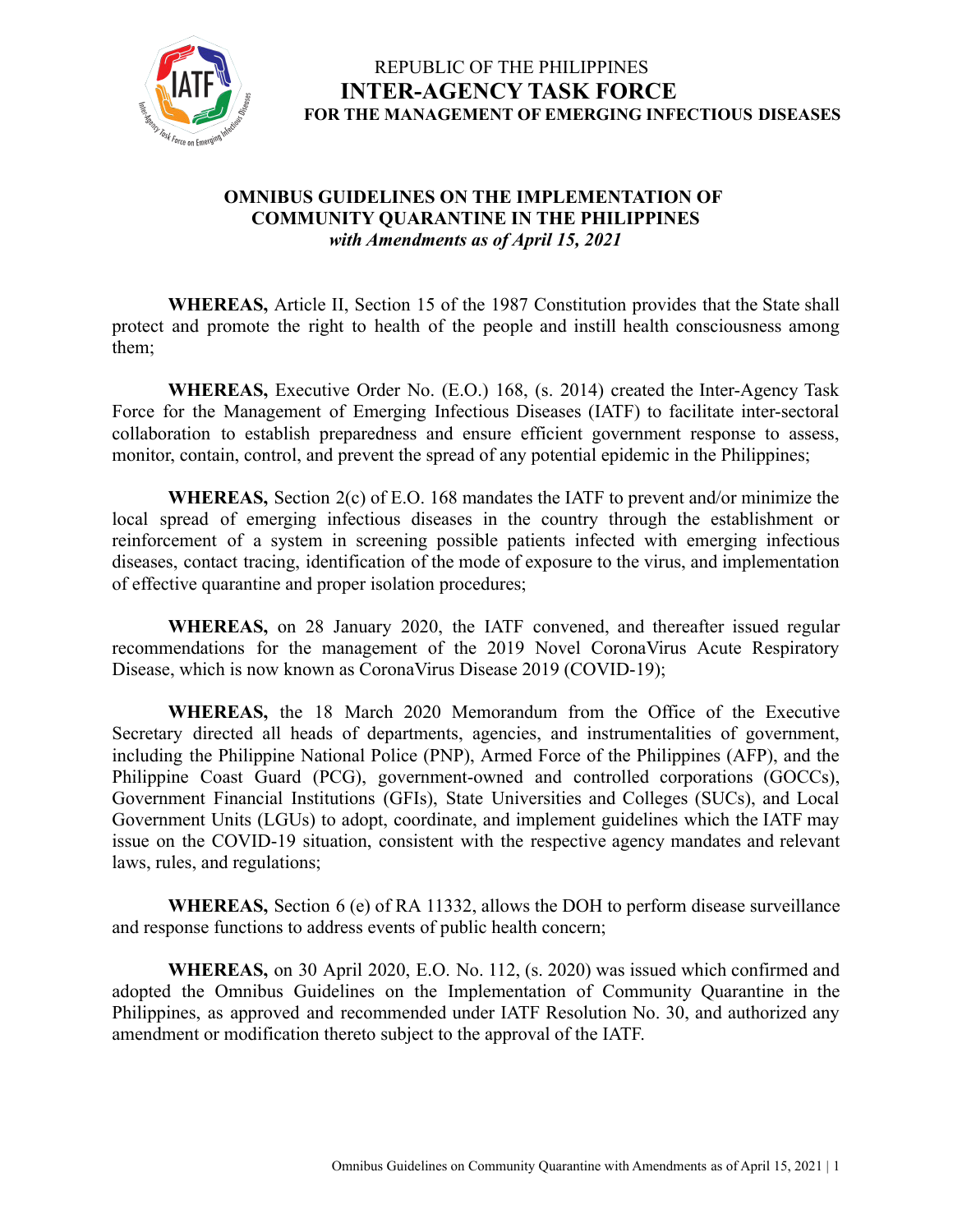

**NOW, THEREFORE,** in consideration of the premises set forth herein, the IATF issues these amended Omnibus Guidelines to harmonize and codify existing guidelines of the IATF and member-agencies pertaining to community quarantine, which shall be applied to all regions, provinces, cities, municipalities and barangays placed under community quarantine.

**SECTION [1] DEFINITION OF TERMS.** For purposes of these Guidelines, the following shall be defined as follows:

- 1. **Accommodation Establishments** refers to establishments operating primarily for accommodation purposes including, but not limited to, hotels, resorts, apartment hotels, tourist inns, motels, pension houses, private homes used for homestay, ecolodges, serviced apartments, condotels, and bed and breakfast facilities. *(As amended by Paragraph A(1) of IATF Resolution No. 43, June 03, 2020)*
- 2. **Comorbidity -** refers to the presence of a pre-existing chronic disease condition.
- 3. **Community Quarantine -** refers to the restriction of movement within, into, or out of the area of quarantine of individuals, large groups of people, or communities, designed to reduce the likelihood of transmission of an infectious disease among persons in and to persons outside the affected area.
- 4. **COVID-19** refers to the Coronavirus Disease 2019 which is caused by the virus known as the severe acute respiratory syndrome coronavirus 2 (SARS-CoV-2).
- 5. **Enhanced Community Quarantine** refers to the implementation of temporary measures imposing stringent limitations on movement and transportation of people, strict regulation of operating industries, provision of food and essential services, and heightened presence of uniformed personnel to enforce community quarantine protocols.
- 6. **Essential goods and services -** covers health and social services to secure the safety and well-being of persons, such as but not limited to, food, water, medicine, medical devices, public utilities, energy, and others as may be determined by the IATF.
- 7. **General Community Quarantine** refers to the implementation of temporary measures limiting movement and transportation, regulation of operating industries, and presence of uniformed personnel to enforce community quarantine protocols.
- 8. **Health and emergency frontline services -** refers to services provided by public health workers [all employees of the DOH, DOH Hospitals, Hospitals of LGUs, and Provincial, City, and Rural Health Units, and Drug Abuse Treatment and Rehabilitation Centers including those managed by other government agencies (*e.g.* police and military hospitals/clinics, university medical facilities), uniformed medical personnel], private health workers, such as but not limited to medical professionals, hospital and health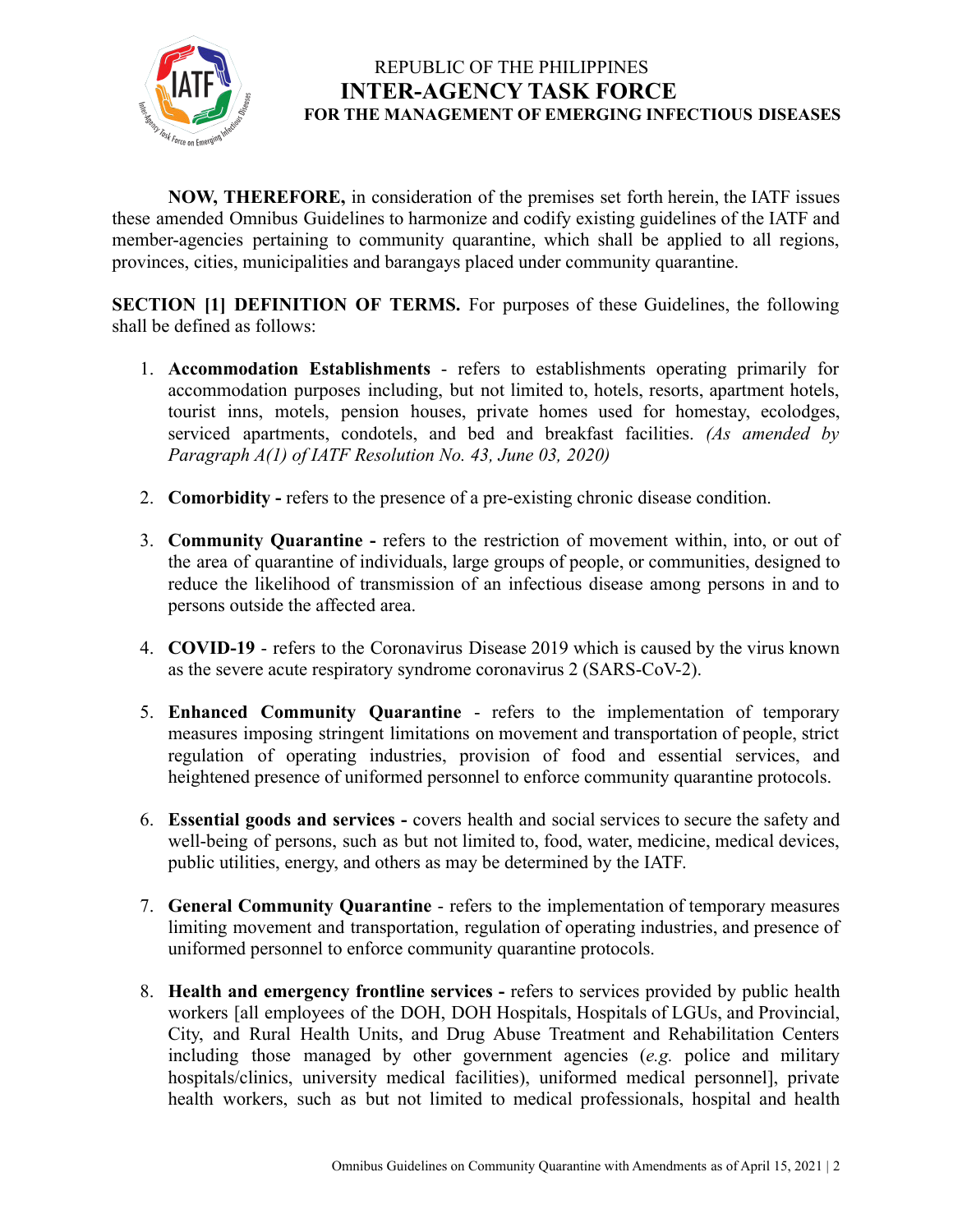

facility administrative and maintenance staff, and aides from private health facilities, as well as their service providers, health workers and volunteers of the Philippine Red Cross and the World Health Organization, and employees of Health Maintenance Organizations (HMOs), the Philippine Health Insurance Corporation (PHIC), health insurance providers, disaster risk reduction management officers, and public safety officers.

- 9. **Interzonal movement -** the movement of people, goods and services between provinces, highly urbanized cities, and independent component cities under different community quarantine classification. For this purpose, the National Capital Region shall be considered as one area. Provided that movements to and from areas under granular lockdowns shall be considered as interzonal movement even if within the same province or highly urbanized city. *(As amended by Paragraph A of IATF Resolution No. 79, October 15, 2020)*
- 10. **Intrazonal movement -** the movement of people, goods and services between provinces, highly urbanized cities, and independent component cities under the same community quarantine classification, without transiting through an area under a different classification. For this purpose, the National Capital Region shall be considered as one area. *(As amended by Paragraph A of IATF Resolution No. 79, October 15, 2020)*
- 11. **Minimum public health standards** refers to guidelines set by the DOH under Administrative Order No. 2020-0015 and such other issuances subsequent thereto, as well as sector-relevant guidelines issued by national government agencies as authorized by the IATF, to aid all sectors in all settings to implement non-pharmaceutical interventions (NPI), or public health measures that do not involve vaccines, medications or other pharmaceutical interventions, which individuals and communities must carry out in order to reduce transmission rates, contact rates, and the duration of infectiousness of individuals in the population.
- 12. **Modified Enhanced Community Quarantine -** refers to the transition phase between ECQ and GCQ, when the following temporary measures are relaxed and become less necessary: stringent limits on movement and transportation of people, strict regulation of operating industries, provision of food and essential services, and heightened presence of uniformed personnel to enforce community quarantine protocols.
- 13. **Modified General Community Quarantine** refers to the transition phase between GCQ and the New Normal, when the following temporary measures are relaxed and become less necessary: limiting movement and transportation, the regulation of operating industries, and the presence of uniformed personnel to enforce community quarantine protocols.
- 14. **New Normal** refers to the emerging behaviors, situations, and minimum public health standards that will be institutionalized in common or routine practices and remain even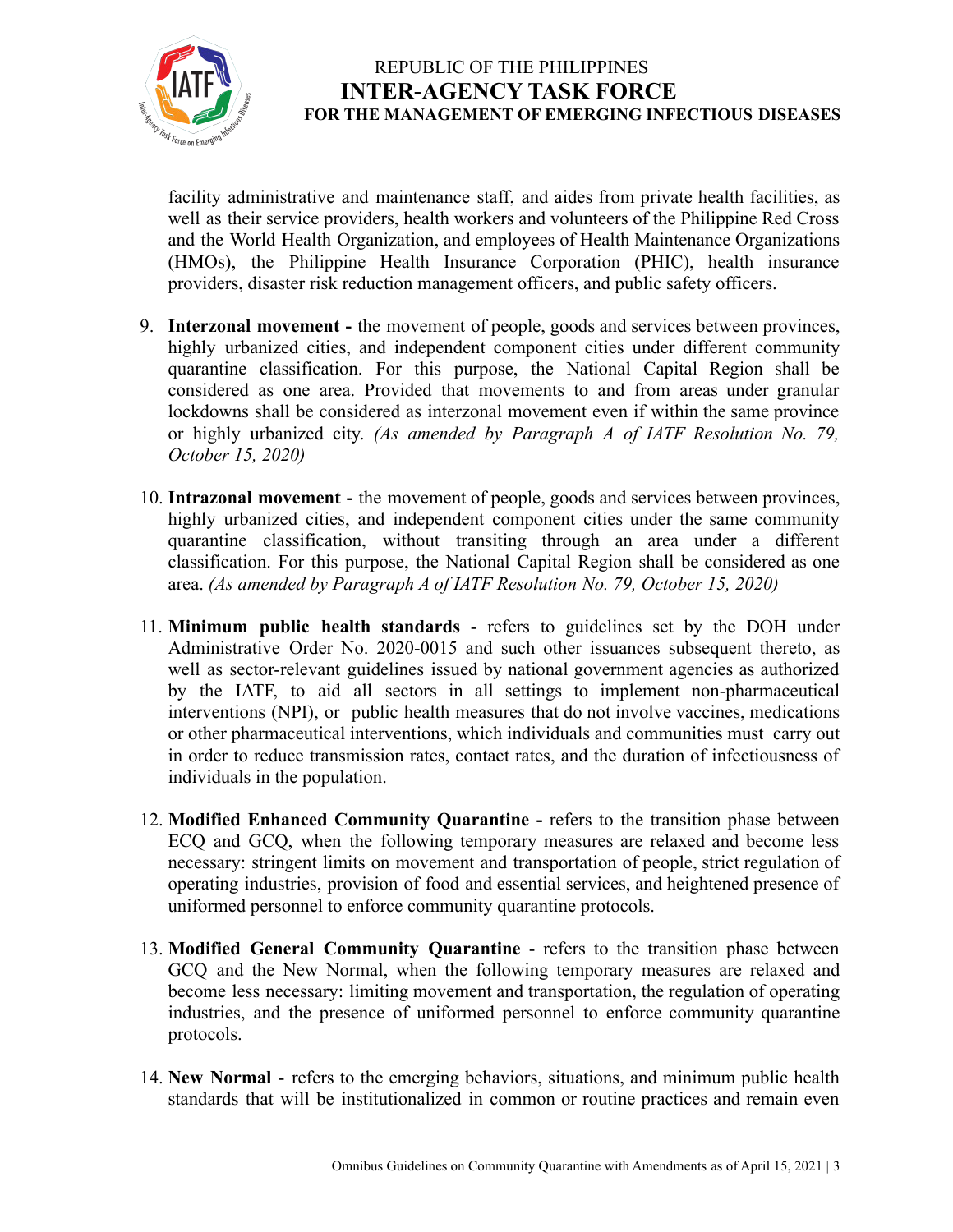

after the pandemic while the disease is not totally eradicated through means such as widespread immunization. These include actions that will become second nature to the general public as well as policies such as bans on large gatherings that will continue to remain in force.

- 15. **On-site capacity -** refers to the number of employees or workers who can be permitted or required to be physically present at their designated workplace outside of their residences. *(As amended by Paragraph B of IATF Resolution no. 106-B, March 28, 2021)*
- 16. **Skeleton workforce** refers to the on-site capacity which utilizes the smallest number of people needed for a business or organization to maintain its basic functions. *(As amended by Paragraph B of IATF Resolution no. 106-B, March 28, 2021)*

**SECTION [2] GUIDELINES FOR AREAS PLACED UNDER ENHANCED COMMUNITY QUARANTINE.** Areas placed under ECQ shall observe the following protocols:

- 1. Minimum public health standards shall be complied with at all times for the duration of the ECQ.
- 2. The movement of all persons shall be limited to accessing goods and services from permitted establishments, for work in such establishments, or for such other activities allowed in this section. *(As amended by Paragraph C of IATF Resolution No. 110, April 15, 2021)*
- 3. Any person below eighteen (18) years old, those who are over sixty-five (65) years of age, those with immunodeficiency, comorbidity, or other health risks, and pregnant women shall be required to remain in their residences at all times, except for obtaining essential goods and services, or for work in industries and offices or such other activities permitted in this Section. *(As amended by Paragraph A of IATF Resolution No. 79, October 15, 2020, and Paragraph B of IATF Resolution no. 106-B, March 28, 2021)*
- 4. Only the following establishments, persons, or activities are allowed to operate, work, or be undertaken for the duration of the ECQ:
	- a. With full on-site capacity:
		- i. Public and private hospitals;
		- ii. Health, emergency and frontline services, including those provided by dialysis centers, chemotherapy centers, HMOs, health insurance providers, disaster risk reduction management officers, and public safety officers and the like;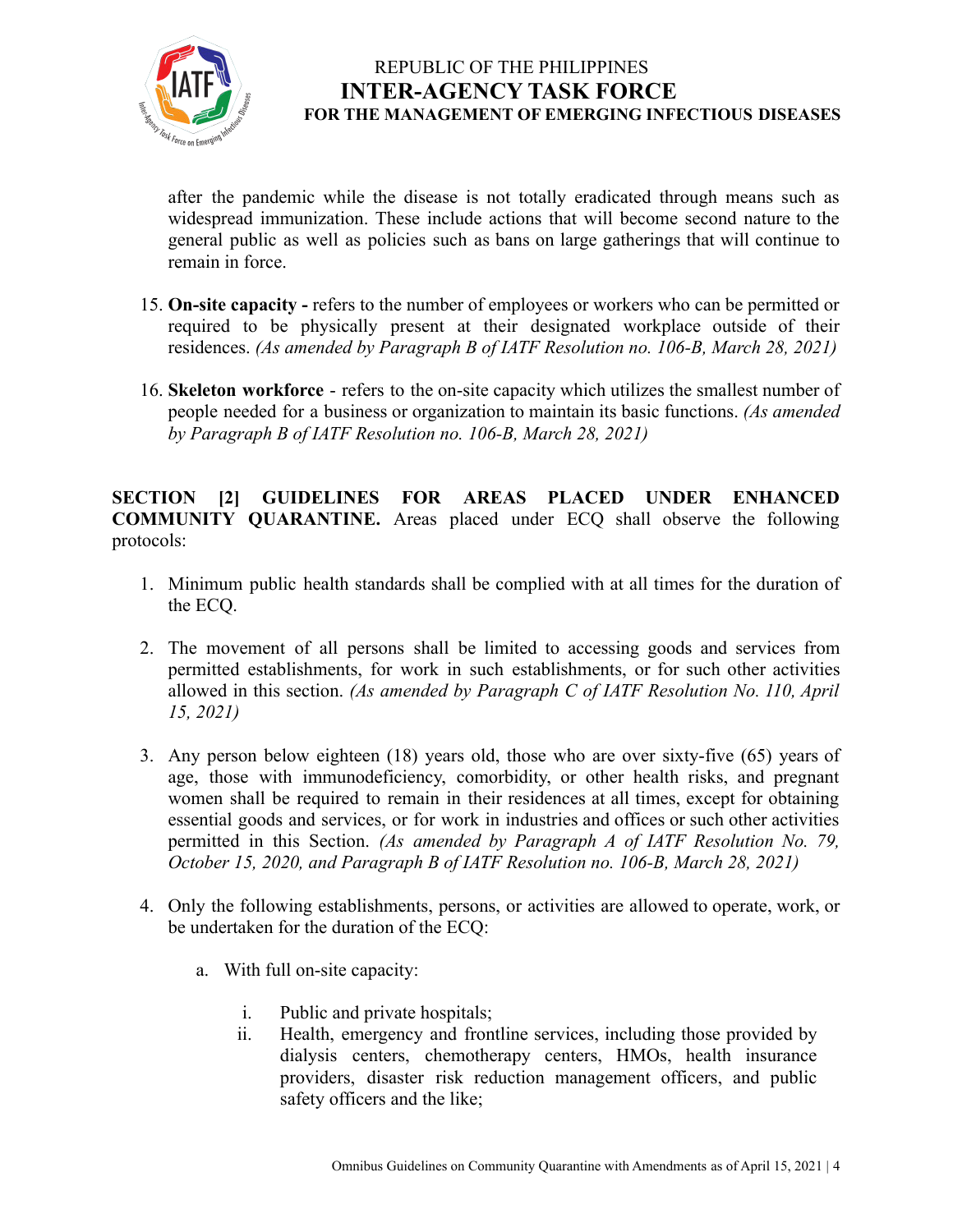

- iii. Manufacturers of medicines and vitamins, medical supplies, devices and equipment, including suppliers of input, packaging, and distribution;
- iv. Industries involved in agriculture (crops, fruits, vegetables, livestock and poultry), forestry, fishery, and such other components of the food value chain and their workers, including farmers and fisher folks;
- v. Logistics service providers (delivery and courier services; cargo handling; warehousing; trucking; freight forwarding; shipping, port and terminal operators);
- vi. Essential and priority construction projects, whether public or private, in accordance with the guidelines issued by the Department of Public Works and Highways (DPWH);
- vii. Manufacturing related to food and other essential goods such as but not limited to soap and detergents, diapers, personal hygiene products, toilet paper and wet wipes, and disinfectants;
- viii. Companies that manufacture, distribute and/or supply equipment or products necessary to perform construction or maintenance works, such as cement and steel, or spare parts;
- ix. Essential retail trade and service establishments such as public markets, supermarkets, grocery stores, convenience stores, pharmacies or drug stores, hardware, office supplies, bicycle shops, laundry shops, and water-refilling stations;
- x. Food preparation establishments such as kiosks, commissaries, restaurants, and eateries, but limited to take-out and delivery;
- xi. Public and private financial service providers involved in the distribution of government grants and amelioration subsidies; and<br>Business process outsourcing establishments (BPOs),
- xii. Business process outsourcing establishments (BPOs), and export-oriented businesses, including mining and quarrying activities; and
- xiii. Public transport providers and operators.
- b. At a maximum of fifty percent (50%) on-site capacity:
	- i. Media establishments and their total permanent staff complement, inclusive of reporters and other field employees.
- c. With an on-site skeleton workforce:
	- i. Dental, rehabilitation, optometry and other medical clinics for the treatment of illness or injuries. *Provided,* that there is strict observance of infection prevention and control protocols. *Provided, further,* that dental procedures shall be limited to emergency cases only and that the wearing of full Personal Protective Equipment (PPEs) by dentists and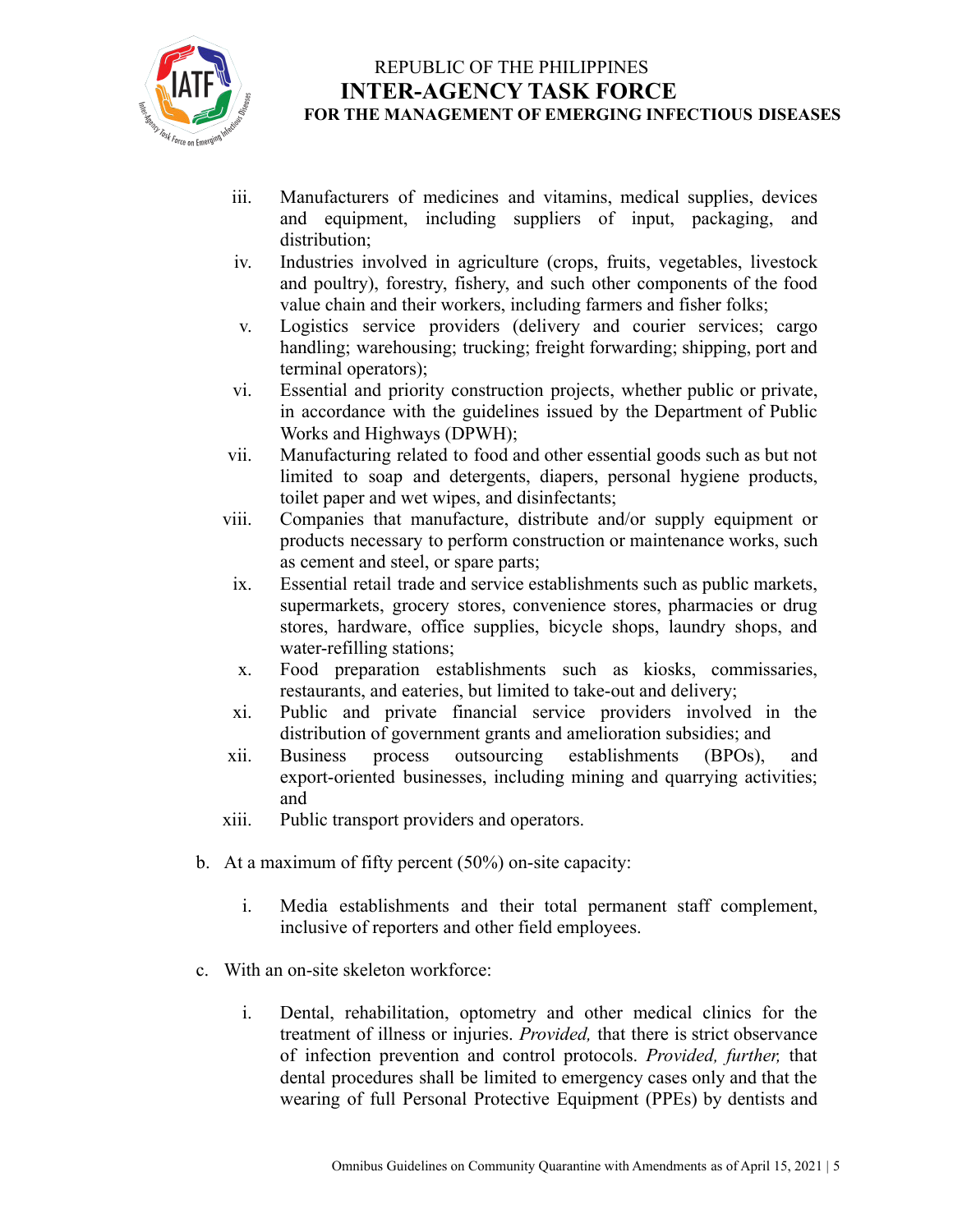

attendants shall be mandatory. *Provided, finally,* that home service therapy for Persons with Disabilities (PWDs) shall be allowed;

- ii. Veterinary clinics;
- iii. Banks, money transfer services, including pawnshops only insofar as performing money transfer functions, microfinance institutions, and credit cooperatives, including their armored vehicle services, if any;
- iv. Capital markets, including but not limited to the Bangko Sentral ng Pilipinas, Securities and Exchange Commission, Philippine Stock Exchange, Philippine Dealing and Exchange Corporation, Philippine Securities Settlement Corporation, and Philippine Depository and Trust Corporation;
- v. Water supply and janitorial/sanitation services and facilities, including waste disposal services, as well as property management and building utility services;
- vi. Energy sector (oil, gas, and power companies), their third-party contractors and service providers, including employees involved in electric transmission and distribution, electric power plant and line maintenance, electricity market and retail suppliers, as well as those involved in the exploration, operations, trading and delivery of coal, oil, crude or petroleum and by-products (gasoline, diesel, liquefied petroleum gas, jet oil, kerosene, lubricants), including gasoline stations, refineries and depots or any kind of fuel used to produce electricity;
- vii. Telecommunications companies, internet service providers, cable television providers, including those who perform indirect services such as the technical, sales, and other support personnel, as well as the employees of their third-party contractors doing sales, installation, maintenance and repair works;
- viii. Airline and aircraft maintenance, pilots and crew, and employees of aviation schools for purposes of the pilot's recurrent training for flight proficiency and type rating using simulator facilities; and ship captains and crew, including shipyard operations and repair;
- ix. Funeral and embalming services;
- x. Security personnel licensed by the PNP Supervisory Office for Security and Investigation Agencies;
- xi. Printing establishments authorized by the Bureau of Internal Revenue and other government agencies to print accountable forms and other security documents;
- xii. Establishments engaged in repair and maintenance of machinery and equipment, for households and essential permitted establishments*;*
- xiii. Establishments engaged in repair and maintenance of motorized and non-motorized vehicles, including the sale of spare parts;
- xiv. Leasing of real and personal properties;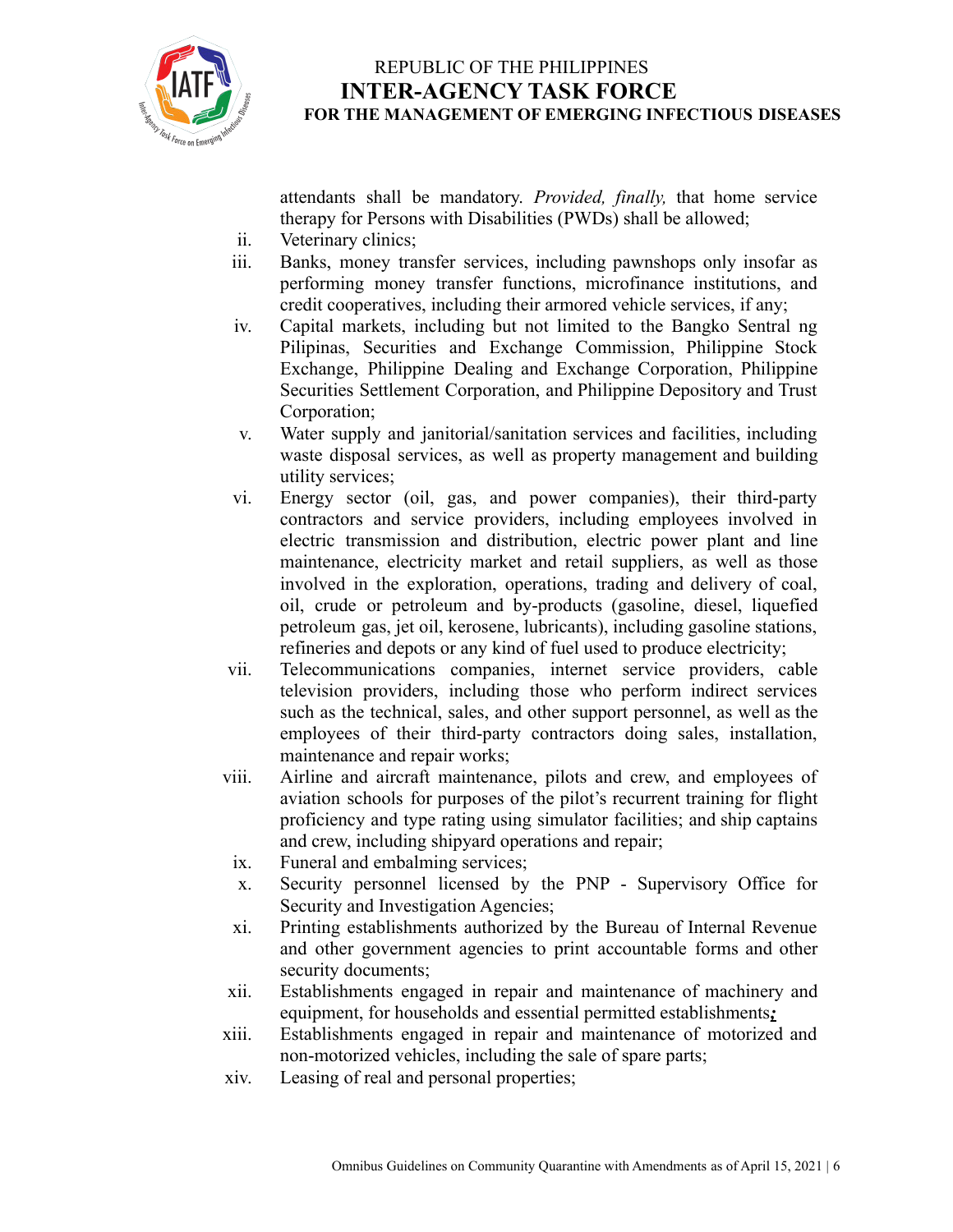

- xv. Employment activities that involve the recruitment and placement for permitted sectors;
- xvi. Teachers, professors and other staff for purposes of conducting online/offline, and flexible classes, completion of grades, and processing of student credentials, requirements and documents;
- xvii. Lawyers who will provide legal representation necessary to protect rights of persons as well as legal services for permitted establishments; and
- xviii. All other establishments, to the extent necessary for the buying and selling of consumer goods or services via the internet.

All other businesses, persons, or activities, shall not be allowed to operate, work, or be undertaken on-site during ECQ. *(As amended by Paragraph B of IATF Resolution no. 106-B, March 28, 2021)*

- 5. Notwithstanding the foregoing, the Department of Trade and Industry (DTI) is hereby authorized to issue a negative list of industries which shall remain prohibited in areas under ECQ.
- 6. Agencies and instrumentalities of the government shall be fully operational, with a skeleton workforce on-site and the remainder under alternative work arrangements as approved by the head of agency unless a greater on-site capacity is required in agencies providing health and emergency frontline services, laboratory and testing services, border control, or other critical services, in accordance with the relevant rules and regulations issued by the Civil Service Commission (CSC). *(As amended by Paragraph B of IATF Resolution no. 106-B, March 28, 2021)*
- 7. The co-equal or independent authority of the legislature (Senate and the House of Representatives), the judiciary (the Supreme Court, Court of Appeals, Court of Tax Appeals, Sandiganbayan, and the lower courts), the Office of the Ombudsman, and the Constitutional Commissions, to implement any alternative work arrangements, is recognized. *(As amended by Paragraph B of IATF Resolution no. 106-B, March 28, 2021)*
- 8. Officials and employees of foreign diplomatic missions and international organizations accredited by the Department of Foreign Affairs (DFA), whenever performing diplomatic functions and subject to the guidelines issued by the DFA, may operate with on-site skeleton workforce.
- 9. Only hotels or accommodation establishments with valid Department of Tourism (DOT) Accreditation shall be allowed to accommodate guests and clients for legitimate purposes under a state of public health emergency. The operations of such hotels and accommodation establishments, as well as ancillary establishments within their premises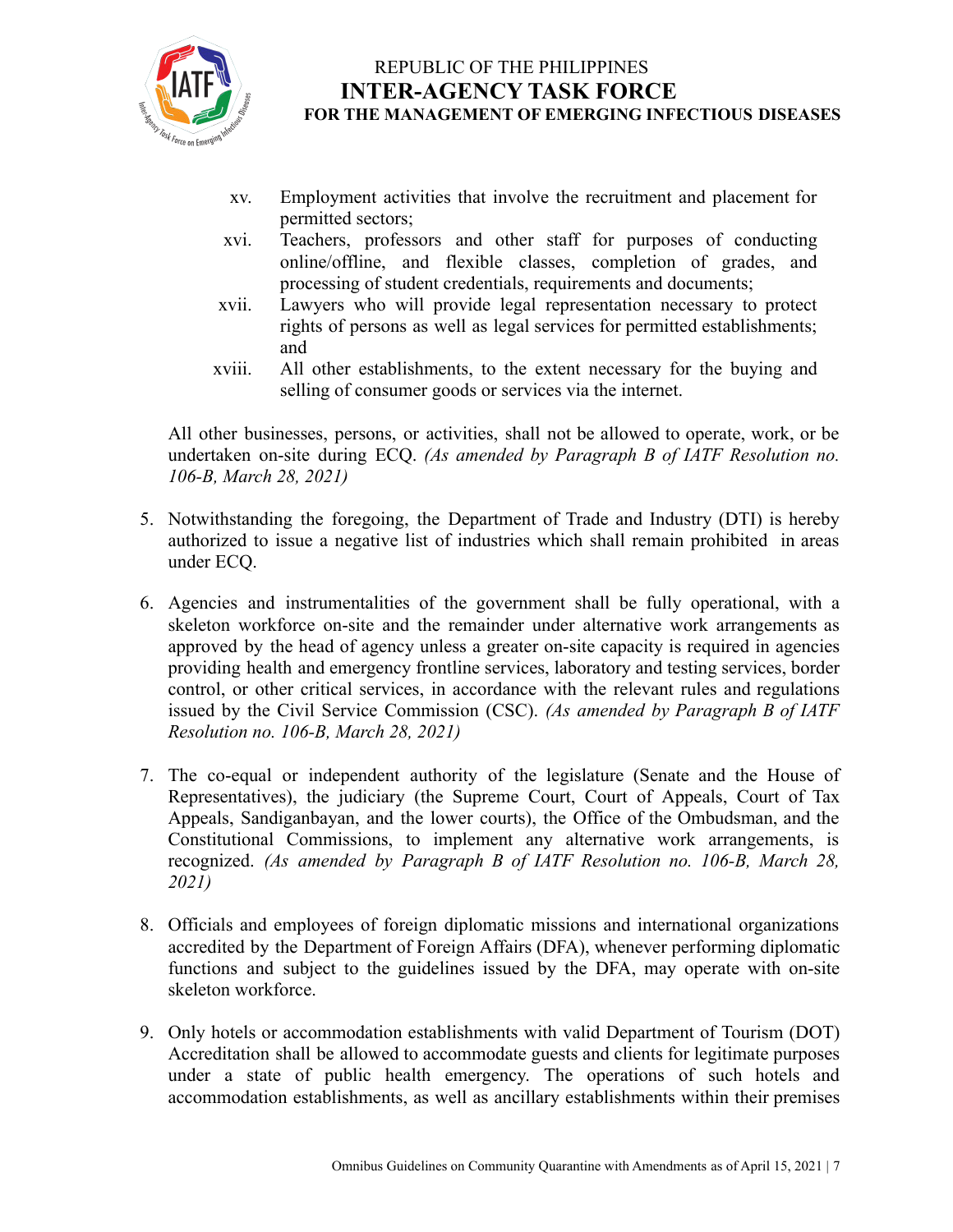

such as restaurants, cafés, gyms, spas, function halls, and the like, shall be subject to guidelines issued by the DOT and the IATF. *(As amended by Paragraph A(2) IATF Resolution No. 43, June 03, 2020, and Paragraph C(2)(4) of IATF Resolution No. 95, January 15, 2021)*

10. Gatherings outside of residences shall be prohibited. Gatherings at residences with any person outside of one's immediate household shall likewise be prohibited. However, gatherings that are essential for the provision of health services, government services, or humanitarian activities authorized by the appropriate government agency or instrumentality shall be allowed.

Pastors, priests, rabbis, imams or such other religious ministers and their assistants may conduct religious services performed through online video recording and transmission, necrological services, wakes, inurnment, and funerals, and they shall be allowed to move for such purposes . Corollary, immediate family members of the deceased who died of causes other than COVID-19 shall be allowed to move from their residences to attend the wake or interment of the deceased upon satisfactory proof of their relationship with the latter, fully complying with the prescribed minimum public health standards for the duration of the activity. *(As amended by Paragraph B of IATF Resolution no. 106-B, March 28, 2021)*

- 11. Face-to-face or in-person classes at all levels shall be suspended. The education sector shall operate in accordance with the guidelines of the Commission on Higher Education (CHED) for higher education, Technical Educational and Skills Development Authority (TESDA) for technical vocational education and training, and Department of Education (DepEd) for basic education. *(As amended by Paragraph B of IATF Resolution no. 106-B, March 28, 2021)*
- 12. The road, rail, maritime, and aviation sectors of public transportation shall be allowed to operate at such capacity and protocols in accordance with guidelines issued by the Department of Transportation (DOTr). *(As amended by Paragraph B(2) of IATF Resolution no. 106-A, March 27, 2021)*
- 13. Law enforcement agencies shall recognize any of the following IDs: (i) IATF IDs issued by the regulatory agencies with jurisdiction over permitted establishments or persons, (ii) valid IDs or other pertinent documentations issued by accrediting organizations or establishments allowed under ECQ, and, (iii) if required by the LGU, local IDs for availing of essential goods and services. No other IDs or passes specifically exempting persons from community quarantine shall be required of workers of permitted establishments and/or offices without prejudice to requiring the presentation of other documents establishing the nature of their work. *(As amended by Paragraph B IATF Resolution No. 46, June 15, 2020, and Paragraph B of IATF Resolution no. 106-B, March 28, 2021)*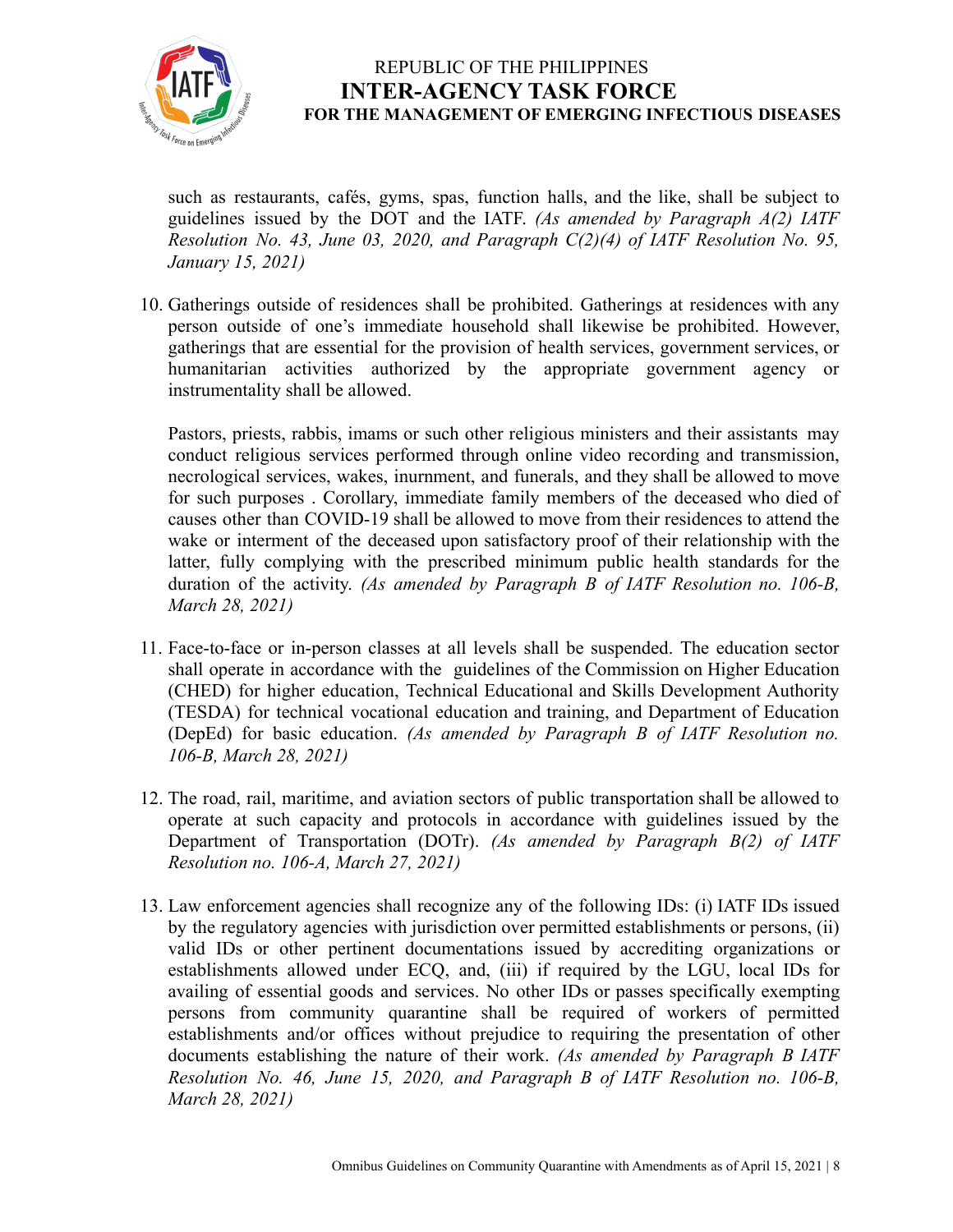

- 14. The movement of cargo/delivery vehicles as well as vehicles used by public utility companies shall be unhampered. Shuttle services of permitted establishments shall not be subject to an ID system but shall maintain compliance with minimum public health standards. *(As amended by Paragraph B of IATF Resolution no. 106-B, March 28, 2021)*
- 15. Private corporations are encouraged to process payrolls online. Payroll managers, and such other employees required for the processing of payroll shall be allowed to travel to their respective offices during ECQ. *(As amended by Paragraph B of IATF Resolution no. 106-B, March 28, 2021)*
- 16. Uniform curfew hours may be imposed by LGUs, subject to the guidelines issued by the Department of the Interior and Local Government (DILG). Workers, cargo vehicles, public transportation, and operating hours of permitted establishments, however, shall not be restricted by such curfew. *(As introduced by Paragraph B of IATF Resolution no. 106-B, March 28, 2021)*
- 17. Any violation of the foregoing prohibitions shall constitute non-cooperation of the person or entities punishable under Section 9 par. (d) or (e), as the case may be, of Republic Act No. 11332, otherwise known as the Mandatory Reporting of Notifiable Diseases and Health Events of Public Health Concern Act, and its Implementing Rules and Regulations. *(As introduced by Paragraph C of IATF Resolution no. 106-B, March 28, 2021)*

#### **SECTION [3] GUIDELINES FOR AREAS PLACED UNDER MODIFIED ENHANCED COMMUNITY QUARANTINE.** Areas placed under MECQ shall observe the following protocols:

- 1. Minimum public health standards shall be complied with at all times for the duration of the MECQ.
- 2. The movement of all persons shall be limited to accessing goods and services from permitted establishments, for work in such establishments, or for such other activities allowed in this section. *(As amended by Paragraph C of IATF Resolution No. 110, April 15, 2021)*
- 3. Any person below eighteen (18) years old, those who are over sixty-five years (65) of age, those with immunodeficiency, comorbidity, or other health risks, and pregnant women shall be required to remain in their residences at all times, except for obtaining essential goods and services, or for work in industries and offices or such other activities permitted in this Section. Local government units may relax the minimum age range down to fifteen (15) years old, depending on the COVID-19 situation in their respective jurisdictions. *(As amended by Paragraph A of IATF Resolution No. 79, October 15, 2020)*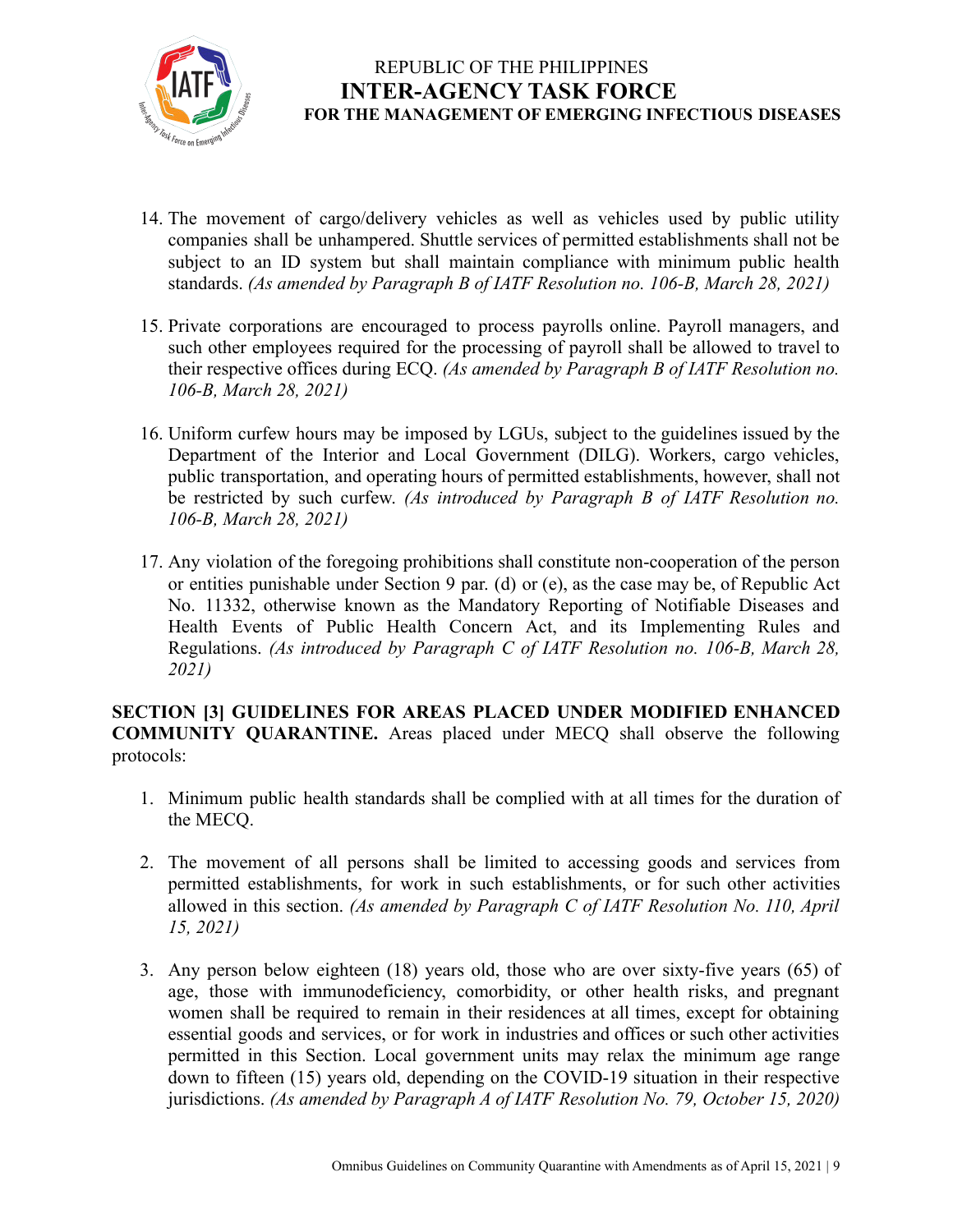

- 4. All establishments, persons, or activities permitted to operate, work, or be undertaken during ECQ under Section 2(4) of these Guidelines shall be allowed to operate at full on-site capacity.
- 5. All establishments, persons, or activities not permitted to operate, work, or be undertaken during ECQ shall be allowed to operate at fifty percent (50%) on-site capacity, while encouraging work-from-home and other flexible work arrangements, where applicable.

Notwithstanding the foregoing, and without prejudice to the authority of DTI to issue a negative list of industries which shall remain prohibited even in areas under MECQ, the following establishments, persons, or activities shall not be permitted to operate, work, or be undertaken during MECQ:

- a. Entertainment venues with live performers such as karaoke bars, bars, clubs, concert halls, theaters, and cinemas;
- b. Recreational venues such as internet cafes, billiard halls, amusement arcades, bowling alleys, and similar venues;
- c. Amusement parks or theme parks, fairs/*peryas*, kid amusement industries such as playgrounds, playroom and kiddie rides;
- d. Outdoor sports courts or venues for contact sports, scrimmages, games, or activities;
- e. Indoor sports courts or venues, fitness studios, gyms, spas or other indoor leisure centers or facilities, and swimming pools;
- f. Casinos, horse racing, cockfighting and operation of cockpits, lottery and betting shops, and other gaming establishments except for the draws conducted by the Philippine Charity Sweepstakes Office;
- g. Indoor visitor or tourist attractions, libraries, archives, museums, galleries, and cultural shows and exhibits;
- h. Outdoor tourist attractions;
- i. Venues for meetings, incentives, conferences, and exhibitions;
- j. Personal care services which include beauty salons, beauty parlors, medical aesthetic clinics, cosmetic or derma clinics, make-up salons, nail spas, reflexology, aesthetics, wellness and holistic centers, and other similar establishments; acupuncture and electrocautery establishments, and massage therapy including sports therapy establishments. It also includes establishments providing tanning services, body piercings, tattooing and similar services. Home service for these activities are likewise not permitted; and
- k. Indoor dine-in services of food preparation establishments such as commissaries, restaurants, and eateries.
- 6. Agencies and instrumentalities of the government shall be fully operational, with a skeleton workforce on-site and the remainder under alternative work arrangements as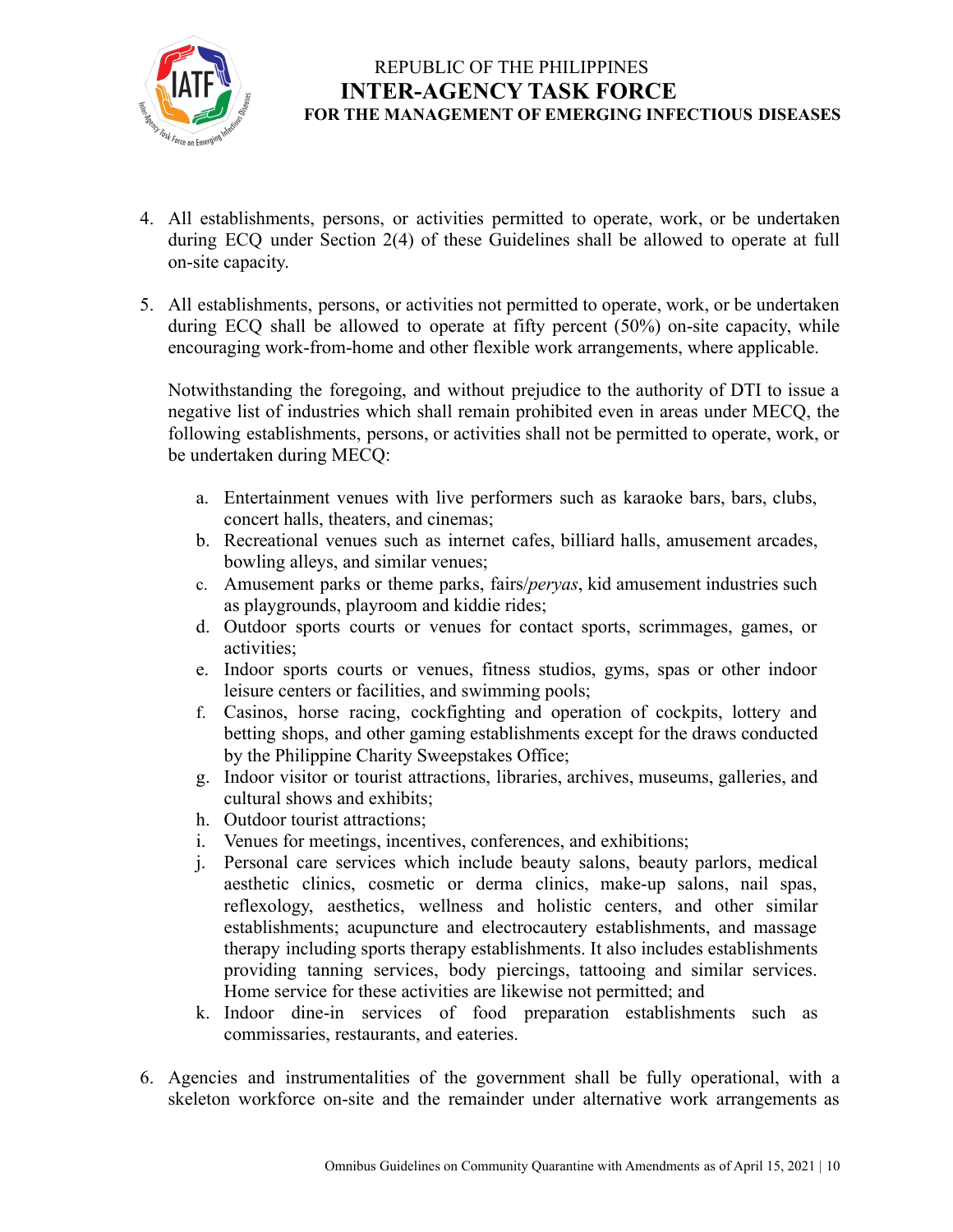

approved by the head of agency unless a greater on-site capacity is required in agencies providing health and emergency frontline services, laboratory and testing services, border control, or other critical services, in accordance with the relevant rules and regulations issued by the CSC.

- 7. The co-equal or independent authority of the legislature (Senate and the House of Representatives), the judiciary (the Supreme Court, Court of Appeals, Court of Tax Appeals, Sandiganbayan, and the lower courts), the Office of the Ombudsman, and the Constitutional Commissions, to implement any alternative work arrangements, is recognized.
- 8. Officials and employees of foreign diplomatic missions and international organizations accredited by the DFA, whenever performing diplomatic functions and subject to the guidelines issued by the DFA, may operate with on-site skeleton workforce.
- 9. Only hotels or accommodation establishments with valid DOT Accreditation shall be allowed to accommodate guests and clients for legitimate purposes under a state of public health emergency. The operations of such hotels and accommodation establishments, as well as ancillary establishments within their premises such as restaurants, cafés, gyms, spas, function halls, and the like, shall be subject to guidelines issued by the DOT and the IATF. *(As amended by Paragraph A(2) of IATF Resolution No. 43, June 03, 2020, and Paragraph C(2)(4) of IATF Resolution No. 95, January 15, 2021)*
- 10. Gatherings outside of residences shall be prohibited. Gatherings at residences with any person outside of one's immediate household shall likewise be prohibited. However, gatherings that are essential for the provision of health services, government services, or humanitarian activities authorized by the appropriate government agency or instrumentality shall be allowed.

Religious gatherings shall be allowed up to ten percent (10%) of the venue capacity. Provided, that, there is no objection from the local government unit where the religious gathering may take place. Provided, further, that the LGU may increase the allowable venue capacity up to thirty percent (30%). The religious denominations should strictly observe their submitted protocols and the minimum public health standards.

Gatherings for necrological services, wakes, inurnment, funerals for those who died of causes other than COVID-19 shall be allowed, provided that the same shall be limited to immediate family members, upon satisfactory proof of their relationship with the deceased and with full compliance with the prescribed minimum public health standards for the duration of the activity.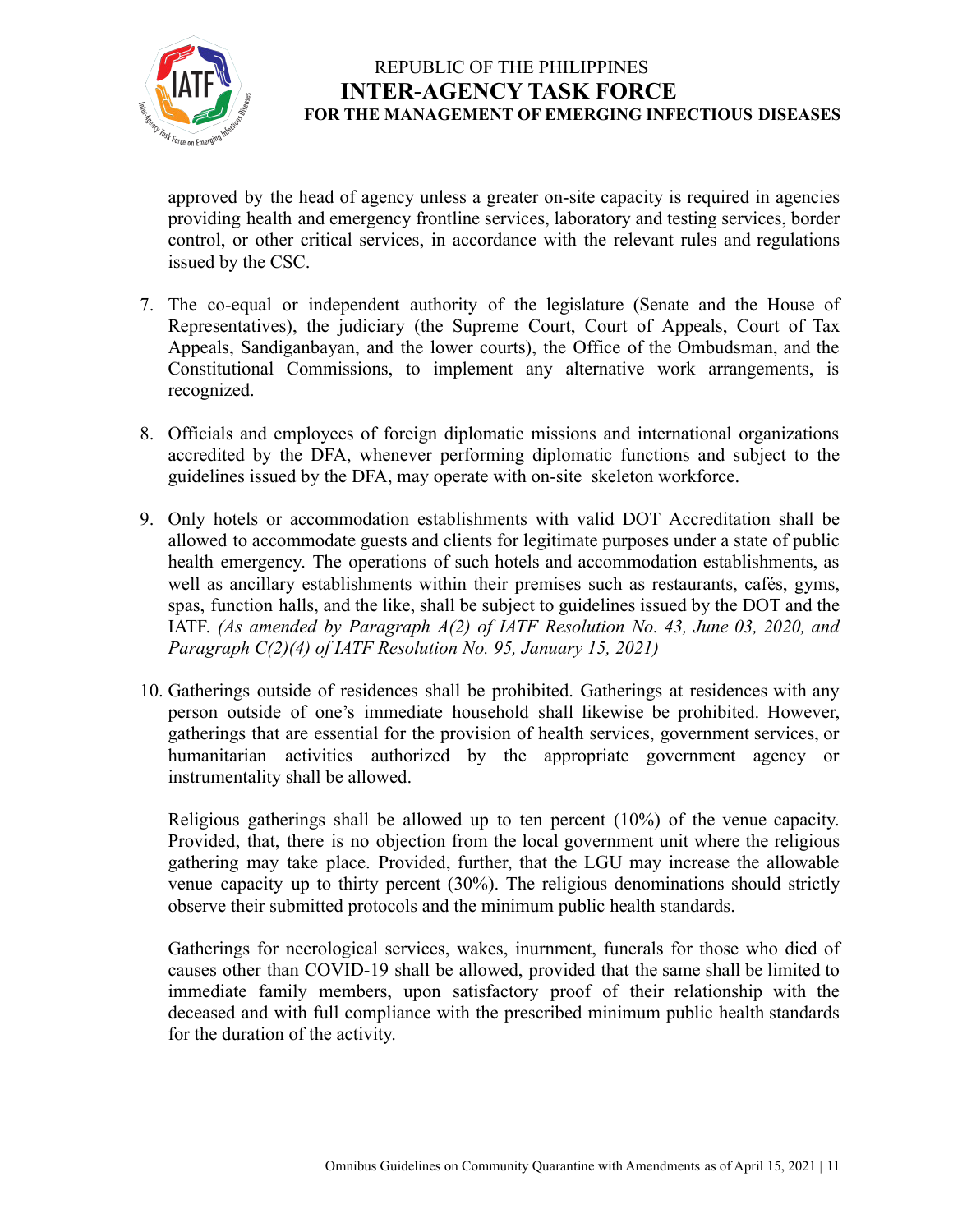

- 11. Face-to-face or in-person classes shall be suspended. The education sector shall operate in accordance with the guidelines of the CHED for higher education, TESDA for technical vocational education and training, DepEd for basic education.
- 12. The road, rail, maritime, and aviation sectors of public transportation shall be allowed to operate at such capacity and protocols in accordance with guidelines issued by the DOTr. The use of active transportation such as biking is encouraged.
- 13. Law enforcement agencies shall recognize any of the following IDs: (i) IATF IDs issued by the regulatory agencies with jurisdiction over permitted establishments or persons, (ii) valid IDs or other pertinent documentations issued by accrediting organizations or establishments allowed under ECQ, and, (iii) if required by the LGU, local IDs for availing of essential goods and services. No other IDs or passes specifically exempting persons from community quarantine shall be required of workers of permitted establishments and/or offices without prejudice to requiring the presentation of other documents establishing the nature of their work. *(As amended by Paragraph B IATF Resolution No. 46, June 15, 2020, and Paragraph B of IATF Resolution no. 106-B, March 28, 2021)*
- 14. The movement of cargo/delivery vehicles as well as vehicles used by public utility companies shall be unhampered. Shuttle services of permitted establishments shall not be subject to an ID system but shall maintain compliance with minimum public health standards. *(As amended by Paragraph B of IATF Resolution no. 106-B, March 28, 2021)*
- *15.* Private corporations are encouraged to process payrolls online. Payroll managers, and such other employees required for the processing of payroll shall be allowed to travel to their respective offices during MECQ. *(As amended by Paragraph B of IATF Resolution no. 106-B, March 28, 2021)*
- 16. Individual outdoor exercises such as outdoor walks, jogging, running or biking, are allowed within the general area of their residence, e.g. within the barangay, purok, subdivision, and/or village. Provided, that the minimum public health standards and precautions such as the wearing of face masks, and the maintenance of social distancing protocols are observed.
- 17. Uniform curfew hours may be imposed by LGUs, subject to the guidelines issued by the DILG. Workers, cargo vehicles, public transportation, and operating hours of permitted establishments, however, shall not be restricted by such curfew.
- 18. Any violation of the foregoing prohibitions shall constitute non-cooperation of the person or entities punishable under Section 9 par. (d) or (e), as the case may be, of Republic Act No. 11332, otherwise known as the Mandatory Reporting of Notifiable Diseases and Health Events of Public Health Concern Act, and its Implementing Rules and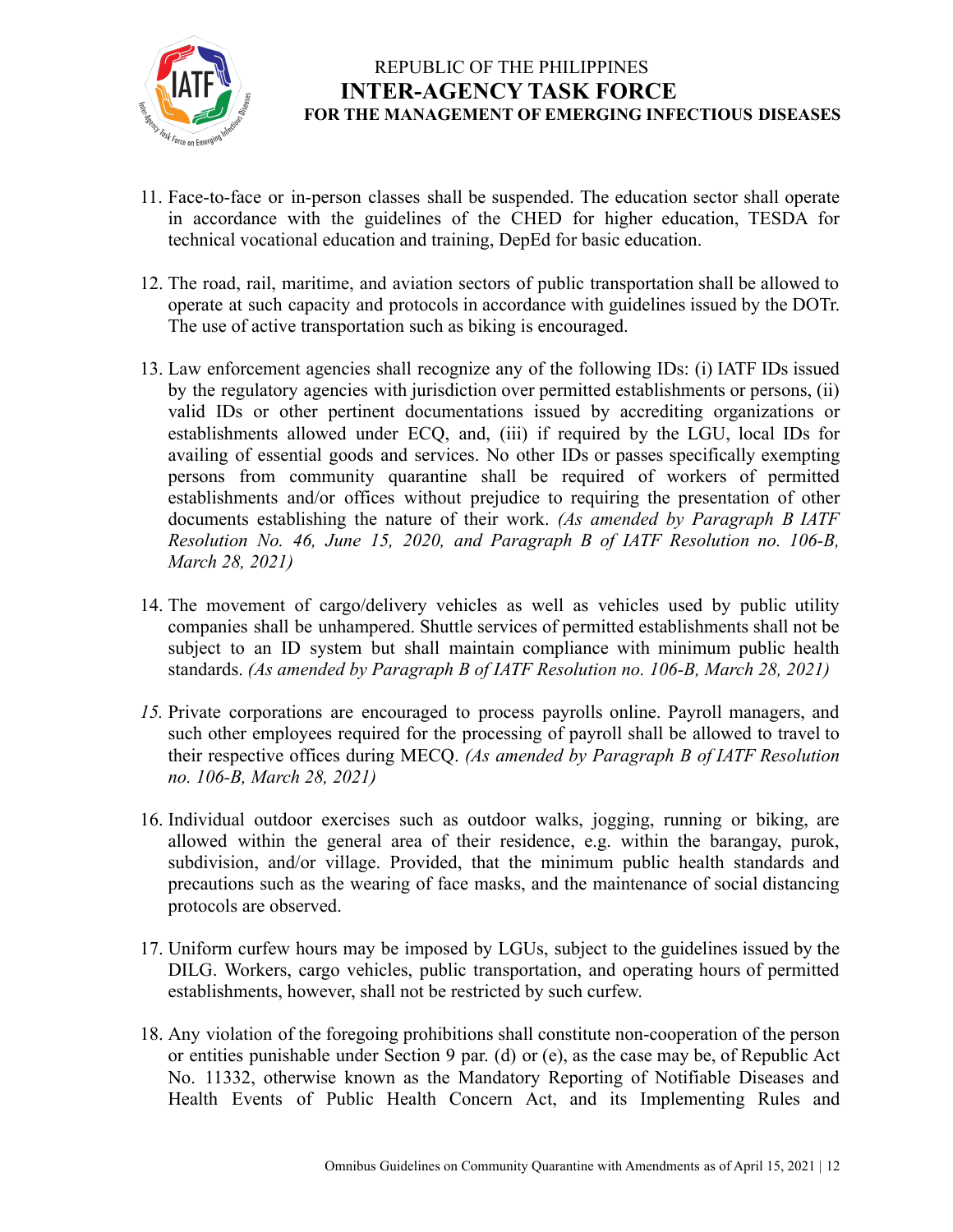

Regulations. *(As introduced by Paragraph C of IATF Resolution no. 106-B, March 28, 2021)*

#### **SECTION [4] GUIDELINES FOR AREAS UNDER GENERAL COMMUNITY QUARANTINE.** Areas placed under GCQ shall observe the following protocols:

- 1. Minimum public health standards shall be complied with at all times for the duration of the GCQ.
- 2. The movement of all persons shall be limited to accessing goods and services from permitted establishments, for work in such establishments, or for such other activities allowed in this section. *(As amended by Paragraph C of IATF Resolution No. 110, April 15, 2021)*
- 3. Any person below eighteen (18) years old, those who are over sixty-five years (65) of age, those with immunodeficiency, comorbidity, or other health risks, and pregnant women shall be required to remain in their residences at all times, except for obtaining essential goods and services, or for work in industries and offices or such other activities permitted in this Section. Local government units may relax the minimum age range down to fifteen (15) years old, depending on the COVID-19 situation in their respective jurisdictions. *(As amended by Paragraph A of IATF Resolution No. 79, October 15, 2020)*
- 4. All establishments, persons, or activities permitted to operate, work, or be undertaken during ECQ under Sections 2(4) of these Guidelines shall be allowed to operate at full on-site capacity.
- 5. All establishments, persons, or activities not permitted to operate, work, or be undertaken during ECQ shall be allowed to operate anywhere between fifty (50%) to one hundred percent (100%) on-site capacity as may be determined by the DTI, while encouraging work-from-home and other flexible work arrangements, where applicable. From the maximum set by DTI, the LGUs may lower on-site capacities down to the minimum of fifty percent (50%) as set by DTI depending on the COVID-19 situation within their jurisdiction.

Notwithstanding the foregoing and without prejudice to previous IATF resolutions, the following establishments, persons, or activities shall not be permitted to operate, work, or be undertaken during GCQ:

- a. Entertainment venues with live performers such as karaoke bars, bars, clubs, concert halls, theaters, and cinemas;
- b. Recreational venues such as internet cafes, billiard halls, amusement arcades, bowling alleys, and similar venues;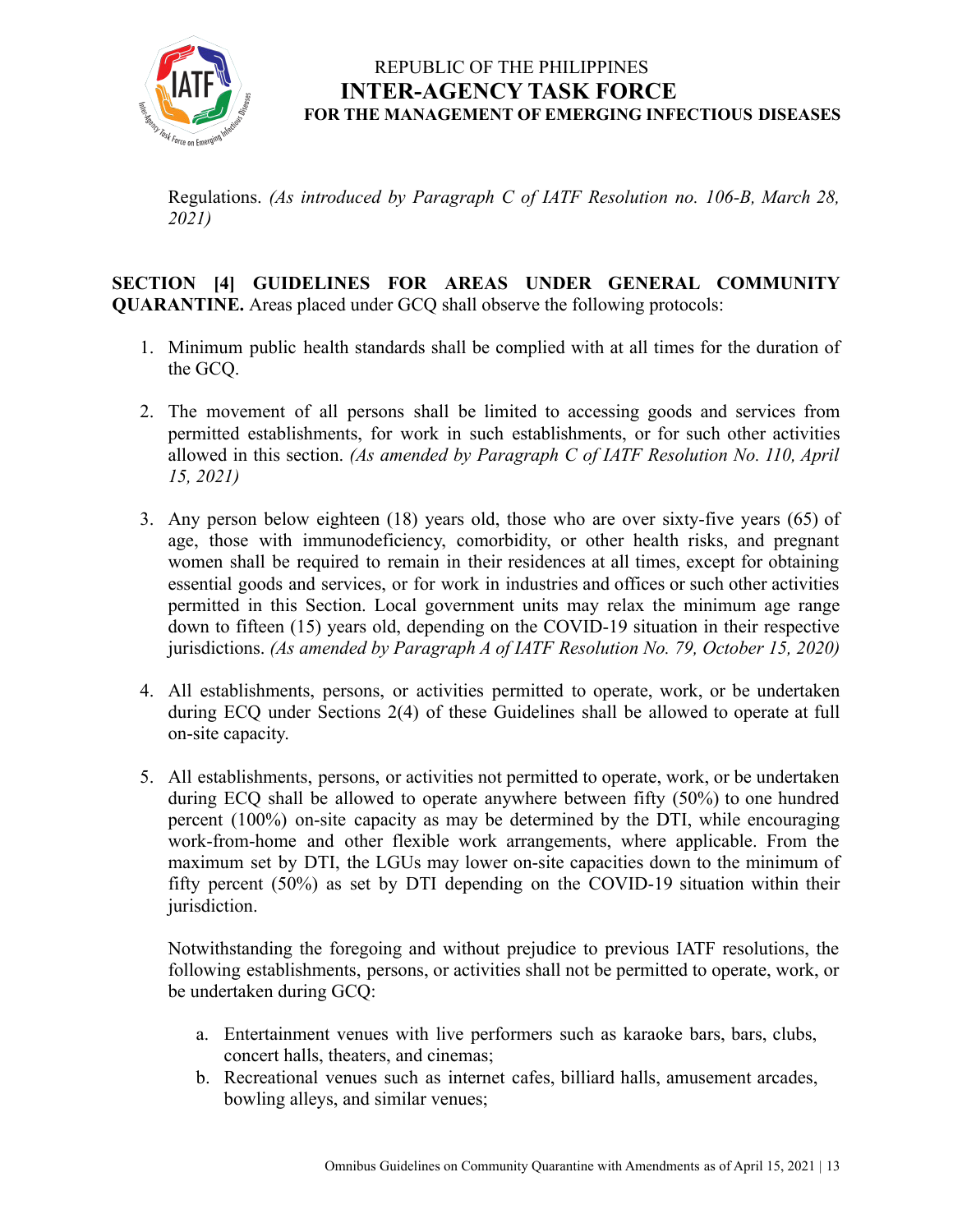

- c. Amusement parks or theme parks, fairs/*peryas*, kid amusement industries such as playgrounds, playroom and kiddie rides;
- d. Casinos, horse racing, cockfighting and operation of cockpits, lottery and betting shops, and other gaming establishments, except as may be authorized by the IATF or the Office of the President for the purpose of raising revenue for the government; and
- e. Outdoor sports courts or venues for contact sports, scrimmages, games, or activities;

The foregoing is likewise without prejudice to the authority of DTI to issue a negative list of industries which shall remain prohibited even in areas under GCQ. *(As amended by Paragraph B(2)(c) of IATF Resolution No. 41, May 29, 2020, Paragraph B(1) of IATF Resolution No. 49, June 25, 2020, Paragraph E of IATF Resolution No. 51, July 02, 2020, Paragraph C of IATF Resolution No. 56, July 16, 2020, and by Paragraph A of IATF Resolution No. 79, October 15, 2020)*

- 6. All construction projects shall be allowed subject to strict compliance with the construction safety guidelines issued by the DPWH.
- 7. Agencies and instrumentalities of the government shall be fully operational, and shall operate at a minimum of thirty percent (30%) up to full on-site capacity as determined by the head of agency, in accordance with the relevant rules and regulations issued by the CSC.
- 8. The co-equal or independent authority of the legislature (Senate and the House of Representatives), the judiciary (the Supreme Court, Court of Appeals, Court of Tax Appeals, Sandiganbayan, and the lower courts), the Office of the Ombudsman, and the Constitutional Commissions, to implement any alternative work arrangements, is recognized.
- 9. Officials and employees of foreign diplomatic missions and international organizations accredited by the DFA, may operate at full on-site capacity.
- 10. Only hotels or accommodation establishments with valid DOT Accreditation shall be allowed to accommodate guests and clients for legitimate purposes under a state of public health emergency. The operations of such hotels and accommodation establishments, as well as ancillary establishments within their premises such as restaurants, cafés, gyms, spas, function halls, and the like, shall be subject to guidelines issued by the DOT and the IATF. *(As amended by Paragraph A(2) of IATF Resolution No. 43, June 03, 2020, Paragraph D of IATF Resolution No. 48, June 22, 2020, Paragraph B(2) of IATF Resolution No. 49, June 25, 2020, C(3) of IATF Resolution No. 70, September 10, 2020, Paragraph A of IATF Resolution No. 79, October 15, 2020, and further amended by Paragraph C(2)(4) of IATF Resolution No. 95, January 15, 2021)*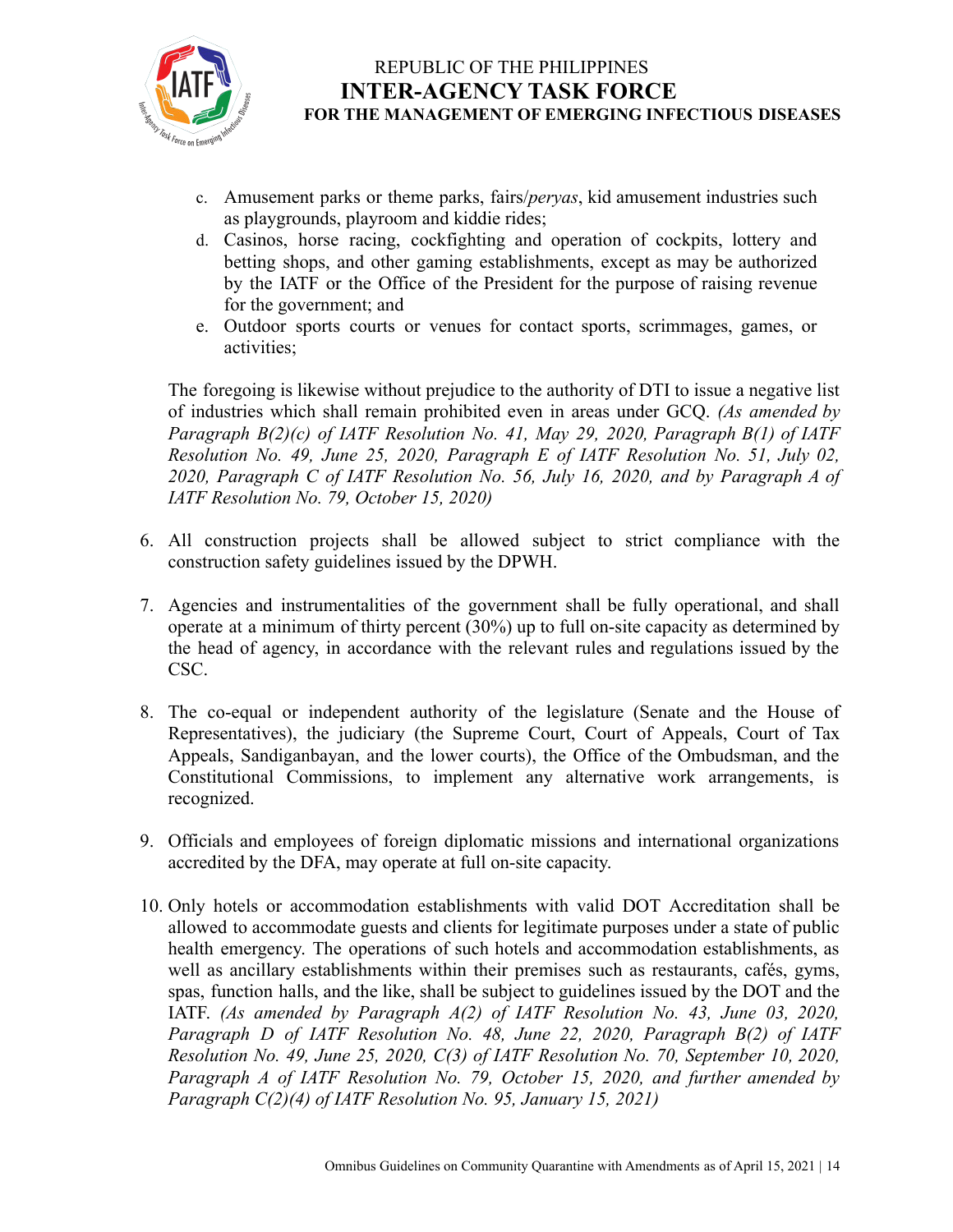

11. Gatherings outside of residences shall be prohibited except for those permitted in GCQ under this Section. Gatherings at residences with any person outside of one's immediate household, shall likewise be prohibited. However, gatherings that are essential for the provision of health services, government services, or humanitarian activities authorized by the appropriate government agency or instrumentality shall be allowed.

Religious gatherings shall be allowed up to thirty percent (30%) of the venue capacity. Provided, that there is no objection from the local government unit where the religious gathering may take place. Provided, further, that the LGU concerned may increase the allowable venue capacity up to fifty percent (50%). The religious denominations should strictly observe their submitted protocols and the minimum public health standards.

Gatherings for necrological services, wakes, inurnment, and funerals for those who died of causes other than COVID-19 shall be allowed up to thirty percent (30%) of the venue capacity. Provided, that the LGU concerned may increase the allowable venue capacity up to fifty percent (50%). Provided, further, that the same shall be with full compliance with the prescribed minimum public health standards for the duration of the activity.

Visits to memorial parks, cemeteries and columbaria shall be limited to not more than ten (10) persons per group and not exceeding thirty percent (30%) of the venue capacity. Provided, that the LGU concerned may increase the allowable venue capacity up to fifty percent (50%). (As introduced by IATF Resolution No. 49, June 25, 2020)

12. Face-to-face or in-person classes for basic education shall be suspended. The basic education sector shall operate in accordance with guidelines of DepEd.

Limited face-to-face or in-person classes for higher education and technical vocational education and training may be allowed, subject to the guidelines of CHED and TESDA, respectively.

- 13. The road, rail, maritime, and aviation sectors of public transportation shall be allowed to operate at such capacity and protocols in accordance with guidelines issued by the DOTr. The use of active transportation such as biking is encouraged. *(As amended by Paragraph D(7)(a) IATF Resolution No. 94, January 14, 2021)*
- *14.* Law enforcement agencies shall recognize any of the following IDs: (i) IATF IDs issued by the regulatory agencies with jurisdiction over permitted establishments or persons, (ii) valid IDs or other pertinent documentations issued by accrediting organizations or establishments allowed under ECQ, and, (iii) if required by the LGU, local IDs for availing of essential goods and services. No other IDs or passes specifically exempting persons from community quarantine shall be required of workers of permitted establishments and/or offices without prejudice to requiring the presentation of other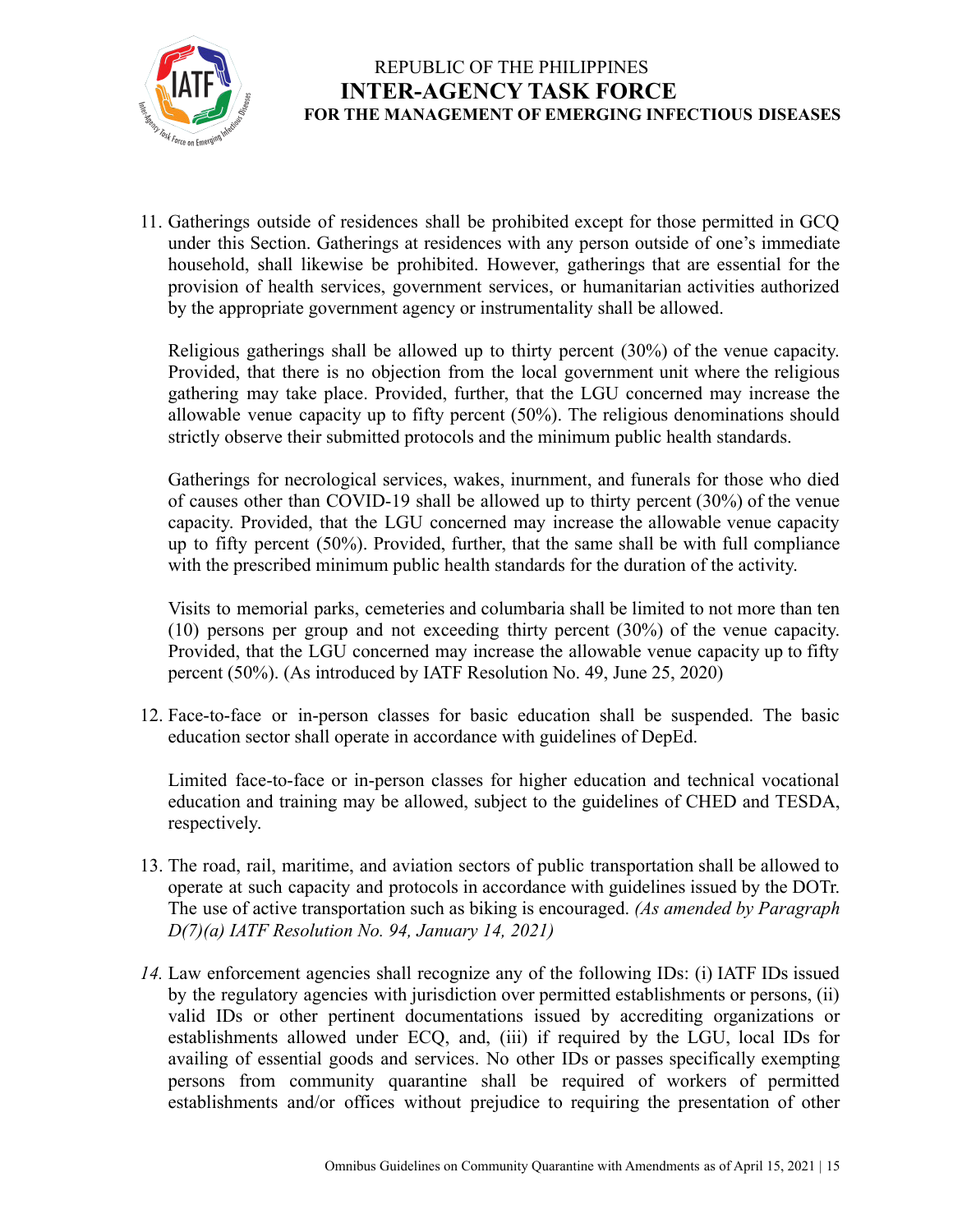

documents establishing the nature of their work. *(As amended by Paragraph B IATF Resolution No. 46, June 15, 2020, and Paragraph B of IATF Resolution no. 106-B, March 28, 2021)*

- 15. The movement of cargo/delivery vehicles as well as vehicles used by public utility companies shall be unhampered. Shuttle services of permitted establishments shall not be subject to an ID system but shall maintain compliance with minimum public health standards. (As amended by Paragraph B of IATF Resolution no. 106-B, March 28, 2021)
- 16. Outdoor non-contact sports and other forms of exercise such as but not limited to walking, jogging, running, biking, golf, swimming, tennis, badminton, equestrian, range shooting, diving, and skateboarding are allowed. Provided, that the minimum public health standards, and no sharing of equipment where applicable, are observed. Provided, further, that operations of the relevant clubhouses or similar establishments, if any, are compliant with the protocols prescribed by the DTI. For this purpose, those below eighteen (18) years of age and above sixty-five (65), may be allowed outdoor non-contact sports and other forms of exercise.

Spectators in all non-contact sports and exercises shall be prohibited. *(As amended by Paragraph A(3)(a) of IATF Resolution No. 43, June 03, 2020 and further amended by Paragraph D of IATF Resolution No. 48, June 22, 2020, Paragraph B(3) of IATF Resolution No. 49, June 25, 2020, and Paragraph B of IATF Resolution No. 56, July 16, 2020)*

- 17. Uniform curfew hours may be imposed by LGUs, subject to the guidelines issued by the DILG. Workers, cargo vehicles, public transportation, and operating hours of permitted establishments, however, shall not be restricted by such curfew.
- 18. Any violation of the foregoing prohibitions shall constitute non-cooperation of the person or entities punishable under Section 9 par. (d) or (e), as the case may be, of Republic Act No. 11332, otherwise known as the Mandatory Reporting of Notifiable Diseases and Health Events of Public Health Concern Act, and its Implementing Rules and Regulations. *(As introduced by Paragraph C of IATF Resolution no. 106-B, March 28, 2021)*

**SECTION [5] GUIDELINES FOR AREAS PLACED UNDER MODIFIED GENERAL COMMUNITY QUARANTINE.** Areas placed under MGCQ shall observe the following protocols:

1. Minimum public health standards shall be complied with at all times for the duration of the MGCQ.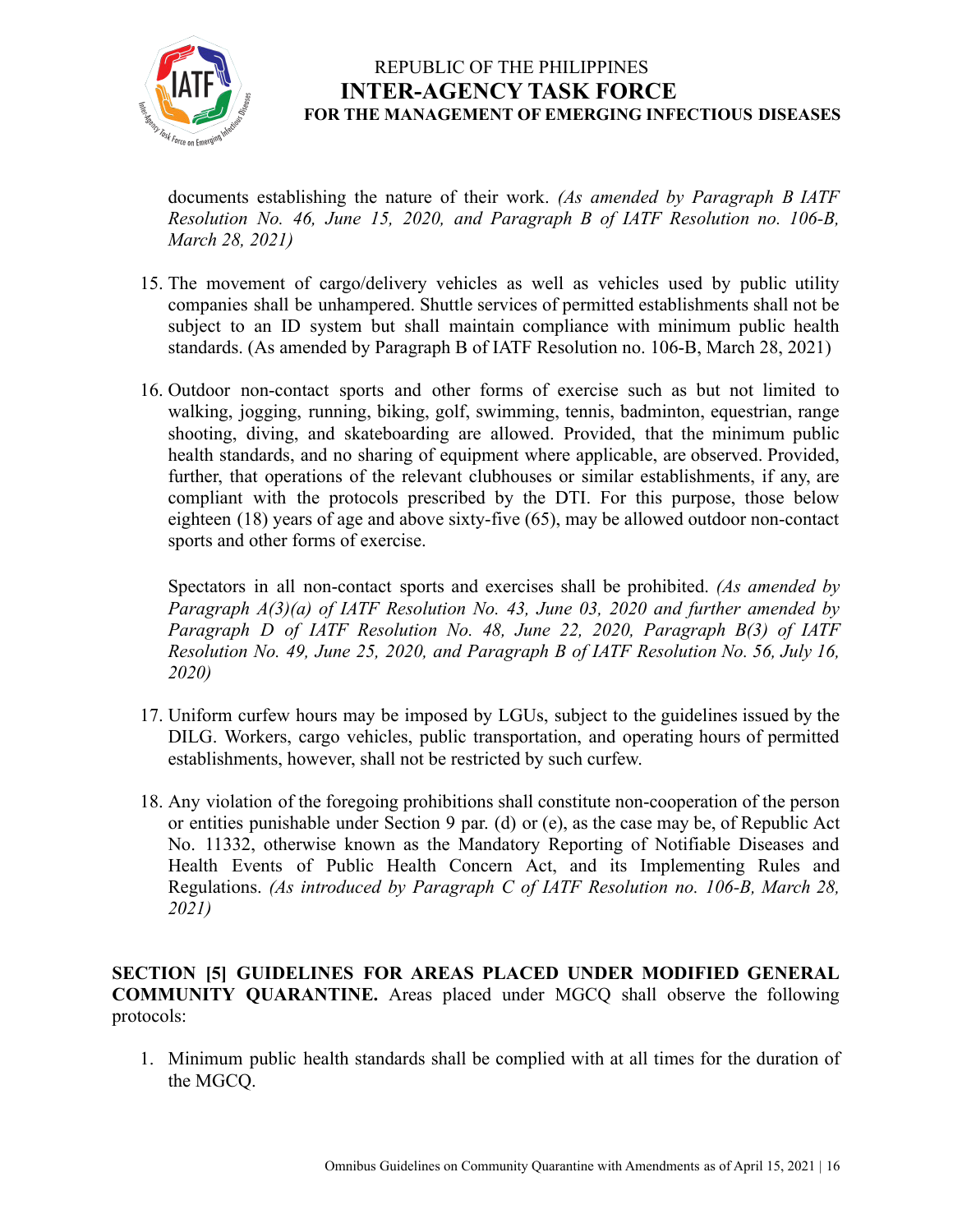

- 2. The movement of all persons shall be limited to accessing goods and services from permitted establishments, for work in such establishments, or for such other activities allowed in this section. *(As amended by Paragraph A(4)(a) of IATF Resolution No. 43, June 03, 2020, and further amended by Paragraph C of IATF Resolution No. 110, April 15, 2021)*
- 3. Any person below fifteen (15) years old, those who are over sixty-five (65) years of age, those with immunodeficiency, comorbidity, or other health risks, and pregnant women shall be required to remain in their residences at all times; *Provided,* that all activities and movements allowed under other Sections of these Guidelines for the foregoing persons under stricter forms of community quarantine shall continue to be permitted under MGCQ. *(As amended by Paragraph A(4)(b) of IATF Resolution No. 43, June 03, 2020, Paragraph A of IATF Resolution No. 79, October 15, 2020, Paragraph B(8) of IATF Resolution No. 84, November 19, 2020, and by Paragraph B of IATF Resolution No. 95, January 21, 2021. Lowering of age-based restrictions suspended pursuant to IATF Resolution No. 96, January 26, 2021)*
- 4. All private offices may be allowed to operate anywhere between fifty (50%) to one hundred percent (100%) on-site capacity, while encouraging work-from-home and other flexible work arrangements, where applicable.
- 5. The following establishments, persons, or activities shall not be permitted to operate, work, or be undertaken during MGCQ:
	- a. Entertainment venues such as karaoke bars, bars, clubs, concert halls, and theaters;
	- b. Fairs/Peryas, kid amusement industries such as playgrounds, playroom and kiddie rides; and
	- c. Cockfighting and operation of cockpits, except for the sole purpose of conducting *e-sabong* licensed and regulated by the Philippine Amusement and Gaming Corporation.

The foregoing is likewise without prejudice to the authority of DTI to issue a negative list of industries which shall remain prohibited even in areas under MGCQ.

- 6. All construction projects shall be allowed subject to strict compliance with the construction safety guidelines issued by the DPWH.
- 7. Agencies and instrumentalities of the government shall be fully operational, and shall operate at a minimum of fifty percent (50%) up to full on-site capacity as determined by the head of agency, in accordance with the relevant rules and regulations issued by the CSC.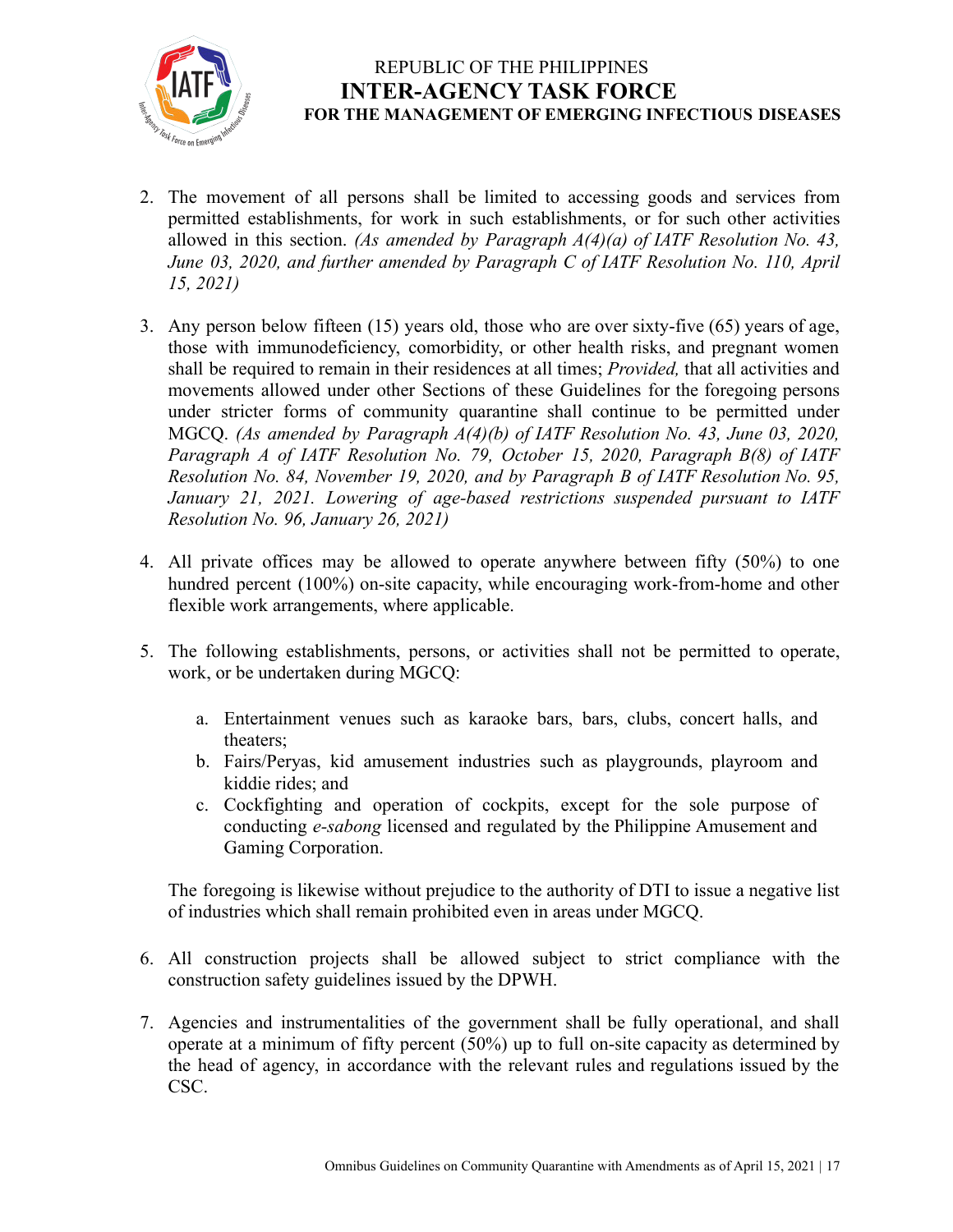

- 8. The co-equal or independent authority of the legislature (Senate and the House of Representatives), the judiciary (the Supreme Court, Court of Appeals, Court of Tax Appeals, Sandiganbayan, and the lower courts), the Office of the Ombudsman, and the Constitutional Commissions, to implement any alternative work arrangements, is recognized.
- 9. Officials and employees of foreign diplomatic missions and international organizations accredited by the DFA, may operate at full on-site capacity.
- 10. Only hotels or accommodation establishments with valid DOT Accreditation shall be allowed to accommodate guests and clients for legitimate purposes under a state of public health emergency. The operations of such hotels and accommodation establishments, as well as ancillary establishments within their premises such as restaurants, cafés, gyms, spas, function halls, and the like, shall be subject to guidelines issued by the DOT and the IATF. *(As amended by Paragraph C(2)(4) of IATF Resolution No. 95, January 15, 2021)*
- 11. Gatherings shall be allowed up to fifty percent (50%) of the seating or venue capacity. Provided, that participants shall strictly observe the minimum public health standards, and the establishments or venues where the gatherings will take place shall strictly comply with ventilation standards as provided for under relevant issuances of the Department of Labor and Employment (DOLE).
- 12. Face-to-face or in-person classes for basic education shall be suspended. The basic education sector shall operate in accordance with guidelines of DepEd.

Limited face-to-face or in-person classes for higher education and technical vocational education and training may be allowed, subject to the guidelines of CHED and TESDA, respectively. *(As amended by Paragraph A(4)(e) of IATF Resolution No. 43, June 03, 2020 and amended by Paragraph C of IATF Resolution No. 47, June 19, 2020)*

- 13. The road, rail, maritime, and aviation sectors of public transportation shall be allowed to operate at such capacity and protocols in accordance with guidelines issued by the DOTr. The use of active transportation such as biking is encouraged.*(As amended by Paragraph D(7)(b) IATF Resolution No. 94, January 14, 2021)*
- 14. Law enforcement agencies shall recognize any of the following IDs: (i) IATF IDs issued by the regulatory agencies with jurisdiction over permitted establishments or persons, (ii) valid IDs or other pertinent documentations issued by accrediting organizations or establishments allowed under MGCQ, and, (iii) if required by the LGU, local IDs for availing of essential goods and services. No other IDs or passes specifically exempting persons from community quarantine shall be required of workers of permitted establishments and/or offices without prejudice to requiring the presentation of other documents establishing the nature of their work. *(As amended by Paragraph B IATF*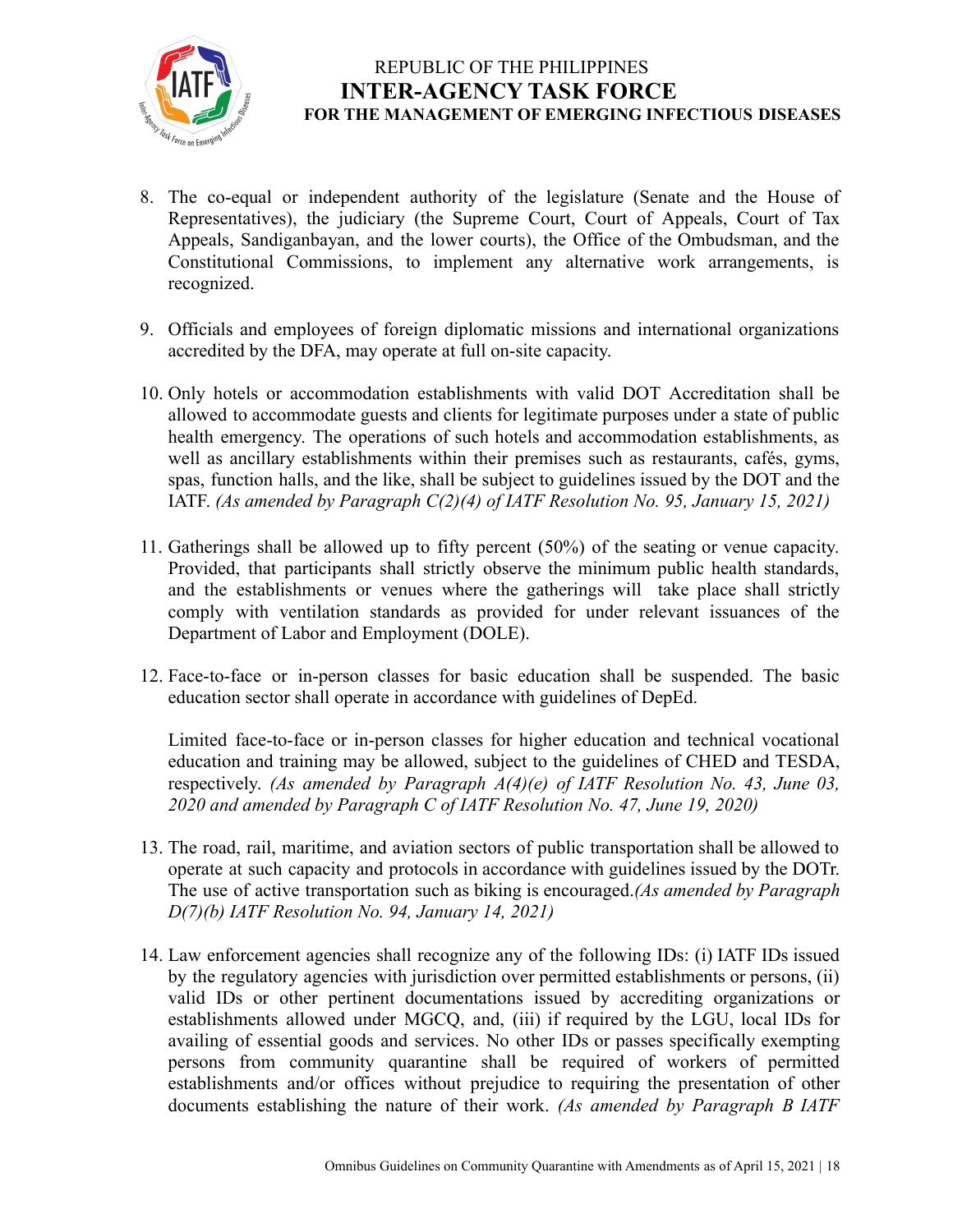

*Resolution No. 46, June 15, 2020, and Paragraph B of IATF Resolution no. 106-B, March 28, 2021)*

- 15. The movement of cargo/delivery vehicles as well as vehicles used by public utility companies shall be unhampered. Shuttle services of permitted establishments shall not be subject to an ID system but shall maintain compliance with minimum public health standards. *(As amended by Paragraph B of IATF Resolution no. 106-B, March 28, 2021)*
- 16. Indoor and outdoor non-contact sports are allowed. Non-contact sports refer to a sport or activity in which participants are physically separated throughout its duration, thus minimizing the possibility of making any form of purposeful or accidental physical contact*.* Provided, that, where applicable, the minimum public health standards such as the wearing of masks and the maintenance of social distancing, and no sharing of equipment, are observed. For this purpose, those below 15 years of age and above 65, may be allowed outdoor non-contact sports and other forms of exercise. *(As amended by Paragraph A(4)(c) of IATF Resolution No. 43, June 03, 2020, and Paragraph B of IATF Resolution No. 56, July 16, 2020)*
- 17. Any violation of the foregoing prohibitions shall constitute non-cooperation of the person or entities punishable under Section 9 par. (d) or (e), as the case may be, of Republic Act No. 11332, otherwise known as the Mandatory Reporting of Notifiable Diseases and Health Events of Public Health Concern Act, and its Implementing Rules and Regulations. *(As introduced by Paragraph C of IATF Resolution no. 106-B, March 28, 2021)*

**SECTION [6] POST-COMMUNITY QUARANTINE SCENARIO.** Areas where no community quarantine is in place can be considered as being under the New Normal.

#### **SECTION [7] GUIDELINES FOR INTERZONAL AND INTRAZONAL MOVEMENT.**

1. As a national policy, all LGUs shall ensure unhampered movement by land, air, or sea of all types of goods and cargoes - including their personnel and delivery vehicles - to and from their destination regardless of existing community quarantine classification.

Personnel of delivery vehicles up to a maximum of five (5) persons, when transporting goods and cargoes, are exempt from any testing and quarantine protocols that may be imposed by the LGUs *en* route to the point of destination. Provided, they undergo the usual symptom screening at the point of destination. *Provided, further,* that strict social distancing measures must be observed, which may include, if necessary, the putting up of additional safe and humane seats or space in the vehicles. *Provided, finally*, that the PNP retains its authority to conduct inspection procedures in checkpoints for the purpose of ensuring that protocols on strict home quarantine are observed.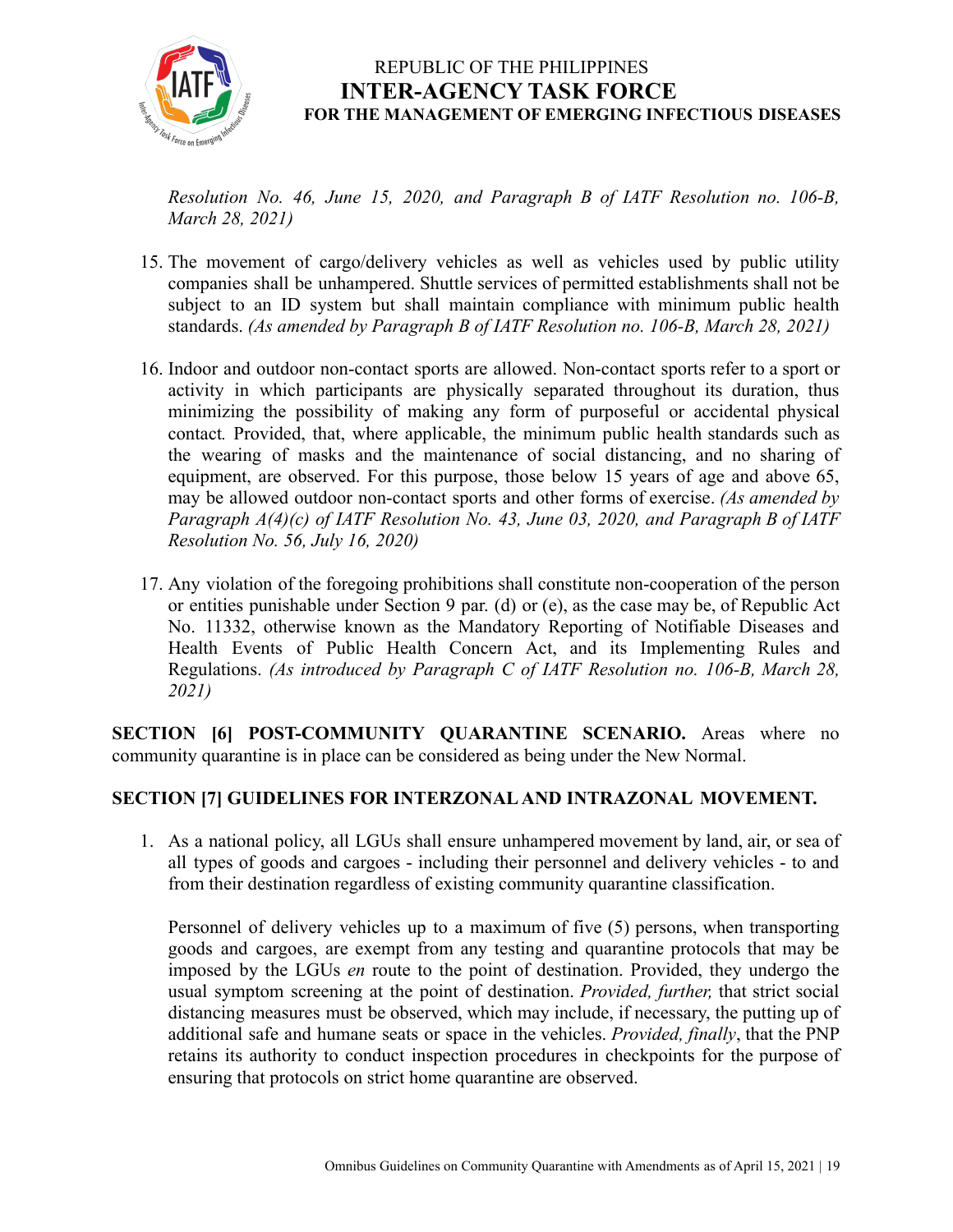

2. (a) The movement of the following authorized persons outside their residences (APOR), by land, sea, or air, within and across areas placed under any form of community quarantine shall be allowed: (1) health and emergency frontline services and uniformed personnel, (2) government officials and employees on official travel, (3) duly-authorized humanitarian assistance actors (HAAs), especially those transporting medical supplies and laboratory specimens related to COVID-19, and other relief and humanitarian assistance, (4) persons traveling for medical or humanitarian reasons, (5) persons going to and from the airport, (6) anyone crossing zones for work or business permitted in the zone of destination, and going back home, and (7) public utility vehicle operators. The PNP shall be authorized to promulgate and regularly update the list of APORs. Authorized shuttle services shall be allowed to travel within and across areas placed under any form of community quarantine, with priority given to persons rendering health and emergency frontline services. *(As amended by Paragraph A of IATF Resolution No. 79, October 15, 2020)*

(b) Outbound travel of Filipinos, regardless of purpose, may be allowed subject to compliance with the following requirements:

- i. For those travelling on tourist or short-term/ visitor visas, submission of confirmed round-trip tickets and adequate travel and health insurance to cover travel disruptions and hospitalization in case of COVID-19 infections during their allowable period of stay abroad;
- ii. Execution of a Bureau of Immigration Declaration acknowledging the risks involved in travelling, including risk of delay in their return trip, to be provided at the check-in counters by the airlines;
- iii. Whenever required by the country of destination or the airline, a negative COVID-19 test taken in accordance with the health and safety protocols of such destination country or airline; and
- iv. Upon return, they shall follow the Guidelines of the National Task Force (NTF) for the Management of Returning Overseas Filipinos;

The foregoing provisions shall not be interpreted to allow outbound travel by Filipinos to countries where travel restrictions are in place; and finally, this is without prejudice to the exercise of the mandate of the Bureau of Immigration with respect to departure formalities. *(As amended by Paragraph A of IATF Resolution No. 79, October 15, 2020 and Paragraph A(2) of IATF Resolution No. 80, October 22, 2020)*

(c) Repatriated OFWs or returning OFs who have been issued a DOH/BOQ quarantine certificate shall be granted unhampered passage across zones *en route* to their final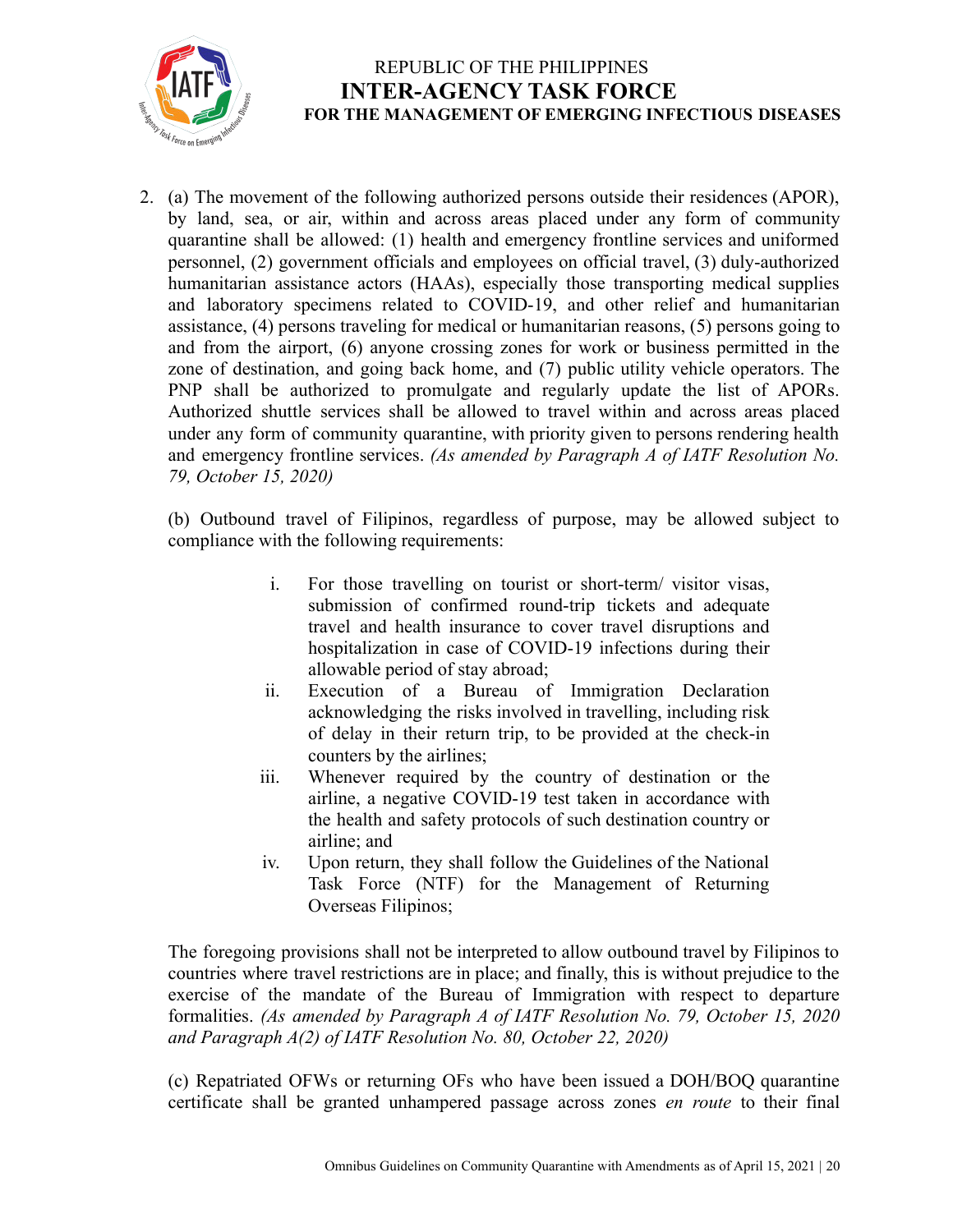

destination in the Philippines, as well as unimpeded entry to the final LGU of destination, regardless of mode of transport.

- 3. The interzonal movement of persons not authorized outside of residences (non-APOR) between areas placed under GCQ and MGCQ for any purpose shall be permitted subject to the reasonable regulations imposed by the LGU concerned, if any, and which should be submitted to the DILG, or in the case of Boracay Island, subject to those imposed by the Boracay Inter-Agency Task Force (BIATF). *(As amended by Paragraph A of IATF Resolution No. 79, October 15, 2020)*
- 4. The intrazonal movement of non-APORs for any purpose across areas placed under GCQ or MGCQ shall be permitted subject to the reasonable regulations imposed by the LGU concerned, if any, and which should be submitted to the DILG, or in the case of Boracay Island, subject to those imposed by the Boracay Inter-Agency Task Force (BIATF). *(As amended by Paragraph A(5) of IATF Resolution No. 43, June 03, 2020, and by Paragraph A of IATF Resolution No. 79, October 15, 2020)*
- 5. The interzonal movement of non-APOR between areas placed under MGCQ and New Normal for any purpose shall be permitted subject to the reasonable regulations as may be imposed by the LGU concerned, if any, and which should be submitted to the DILG. *(As amended by Paragraph A of IATF Resolution No. 79, October 15, 2020)*

# **SECTION [8] GENERAL PROVISIONS**

- 1. LGUs are enjoined to enact the necessary ordinances to enforce protocols contained in these Guidelines and to penalize, in a fair and humane manner, violations of these protocols. Law enforcement agencies are likewise strongly enjoined to observe fair and humane treatment of violators. *(As amended by Paragraph C of IATF Resolution No. 47, June 19, 2020)*
- 2. All national government agencies and instrumentalities, as well as private sector establishments, shall adopt measures to strictly implement and enforce the minimum public health standards set by DOH and other standards set by relevant government agencies.
- 3. All persons are mandated to wear full-coverage face shields together with face masks ( earloop masks, indigenous, reusable, or do-it-yourself masks, or other facial protective equipment), whenever they go out of their residences, pursuant to existing guidelines issued by the national government agencies and LGUs. *(As amended by Paragraph C of IATF Resolution No. 88, December 14, 2020)*
- 4. Acts of discrimination such as, but not limited to, coercion, libel, slander, physical injuries and the dishonor of contractual obligations such as contracts of lease or